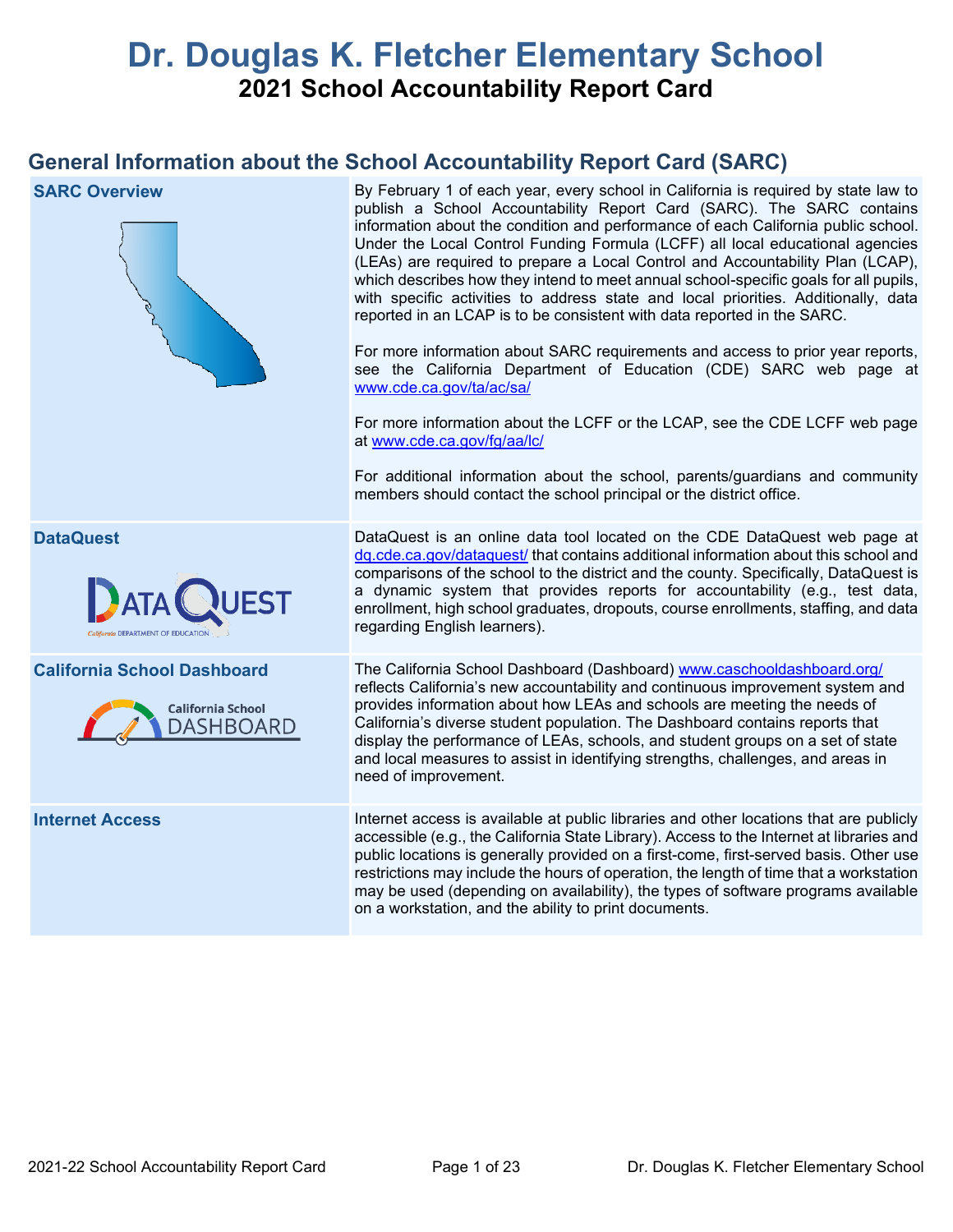## **2021-22 School Contact Information**

| <b>School Name</b>                       | Dr. Douglas K. Fletcher Elementary School |  |  |  |
|------------------------------------------|-------------------------------------------|--|--|--|
| <b>Street</b>                            | 9801 Highland Knolls Drive                |  |  |  |
| City, State, Zip                         | Bakersfield, CA 93306                     |  |  |  |
| <b>Phone Number</b>                      | 661-631-5960                              |  |  |  |
| <b>Principal</b>                         | Denise Flowers                            |  |  |  |
| <b>Email Address</b>                     | flowersd@bcsd.com                         |  |  |  |
| <b>School Website</b>                    | www.bcsd.com/fletcher                     |  |  |  |
| <b>County-District-School (CDS) Code</b> | 15633210129171                            |  |  |  |

| <b>2021-22 District Contact Information</b> |                                         |  |
|---------------------------------------------|-----------------------------------------|--|
| <b>District Name</b>                        | <b>Bakersfield City School District</b> |  |
| <b>Phone Number</b>                         | 661-631-4600                            |  |
| Superintendent                              | Mark Luque                              |  |
| <b>Email Address</b>                        | supt@bcsd.com                           |  |
| <b>District Website Address</b>             | www.bcsd.com                            |  |

## **2021-22 School Overview**

Dr. Douglas K. Fletcher Elementary School opened our doors in August 2014 with 567 students in grades PreK to 5. Site administrators and teachers collaboratively worked together to create a positive school environment where student learning and high expectations are the norm. We developed our beliefs together as a team:

Dr. Douglas K. Fletcher Elementary School is:

- A school that inspires students to explore the world and make it a better place.
- A school where strong partnerships exist between home, school and the community.
- A school where the latest educational technology is used to enhance and create new learning opportunities for students..
- A school where high-quality, committed professionals lead students with innovative educational practices.
- A school that is dedicated to high expectations for all students and staff.
- A school that is committed to creating a warm, caring, and positive learning environment.
- A school where collaboration occurs between and among teachers, students and parents.
- A school where inquiry and exploration are highly visible.
- A school where achievements and academic excellence are celebrated.

We have three main goals at Dr. Douglas K. Fletcher Elementary: To build relationships in a positive school environment, to hold high expectations for students and staff and to accelerate high levels of student learning. In order to reach our goals, school structures and on-going professional development will be developed for the following:

Professional Learning Communities Visible Learning instructional strategies and content School-wide Positive Behavior Support and Intervention Response to Intervention and Instruction Good First Instruction Parent Engagement and Community Involvement

School Vision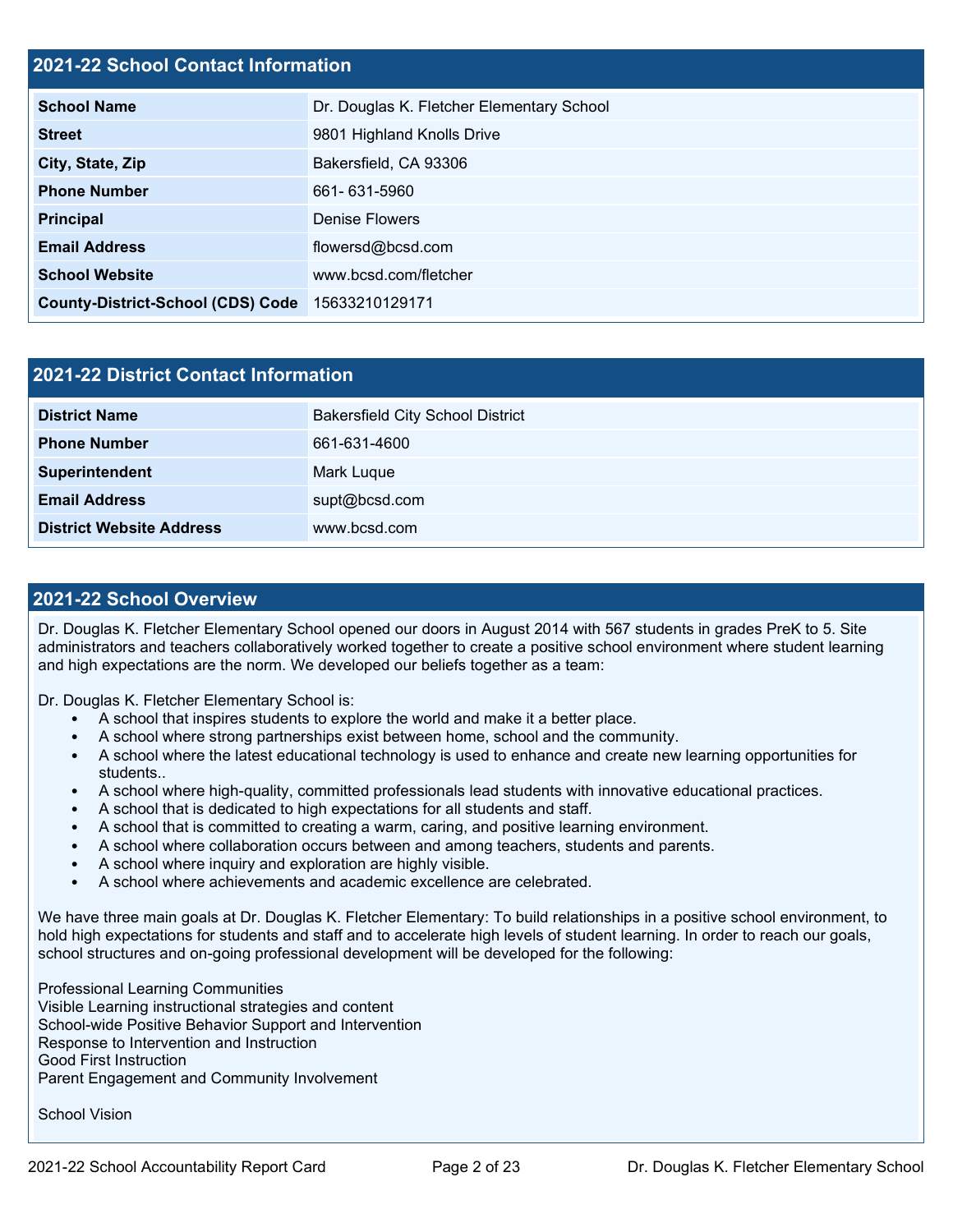## **2021-22 School Overview**

The vision of Dr. Douglas K. Fletcher Elementary School is to build enduring relations, accelerate learning and inspire excellence.

#### School Mission

Our Mission is to lead students through inquiry toward academic, social and emotional excellence; to establish strong partnerships between home, school and the community and to participate in meaningful collaboration between and among staff, students and parents to enhance learning opportunities for all students.

## **About this School**

## **2020-21 Student Enrollment by Grade Level**

| <b>Grade Level</b>      | <b>Number of Students</b> |
|-------------------------|---------------------------|
| Kindergarten            | 113                       |
| Grade 1                 | 105                       |
| Grade 2                 | 116                       |
| Grade 3                 | 98                        |
| Grade 4                 | 112                       |
| Grade 5                 | 116                       |
| <b>Total Enrollment</b> | 660                       |

## **2020-21 Student Enrollment by Student Group**

| <b>Student Group</b>                   | <b>Percent of Total Enrollment</b> |
|----------------------------------------|------------------------------------|
| <b>Female</b>                          | 47.7                               |
| <b>Male</b>                            | 52.3                               |
| American Indian or Alaska Native       | 0.6                                |
| Asian                                  | 3                                  |
| <b>Black or African American</b>       | 2.1                                |
| <b>Filipino</b>                        | 1.5                                |
| <b>Hispanic or Latino</b>              | 69.8                               |
| Native Hawaiian or Pacific Islander    | 0.2                                |
| <b>Two or More Races</b>               | 2.7                                |
| <b>White</b>                           | 20                                 |
| <b>English Learners</b>                | 12.3                               |
| <b>Foster Youth</b>                    | 1.4                                |
| <b>Homeless</b>                        | 2.4                                |
| <b>Socioeconomically Disadvantaged</b> | 67.4                               |
| <b>Students with Disabilities</b>      | 8.5                                |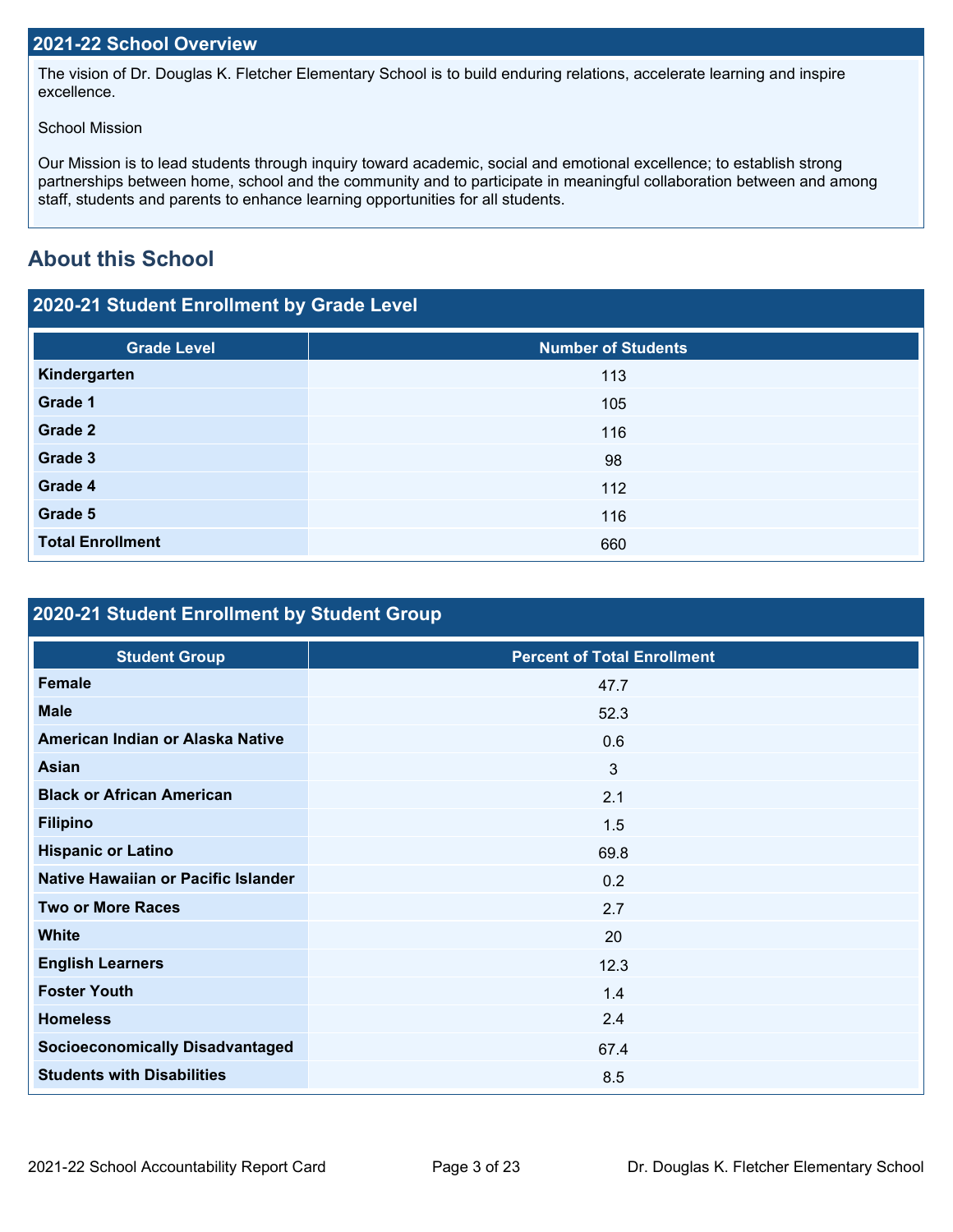## **A. Conditions of Learning State Priority: Basic**

The SARC provides the following information relevant to the State priority: Basic (Priority 1):

- Degree to which teachers are appropriately assigned and fully credentialed in the subject area and for the pupils they are teaching;
	- Pupils have access to standards-aligned instructional materials; and
- School facilities are maintained in good repair

Note: For more information refer to the Updated Teacher Equity Definitions web page at<https://www.cde.ca.gov/pd/ee/teacherequitydefinitions.asp>

#### **2019-20 Teacher Preparation and Placement**

| <b>Authorization/Assignment</b>                                                                 | 2019-20 |
|-------------------------------------------------------------------------------------------------|---------|
| Fully (Preliminary or Clear) Credentialed for Subject and Student Placement (properly assigned) |         |
| <b>Intern Credential Holders Properly Assigned</b>                                              |         |
| Teachers Without Credentials and Misassignments ("ineffective" under ESSA)                      |         |
| Credentialed Teachers Assigned Out-of-Field ("out-of-field" under ESSA)                         |         |
| <b>Unknown</b>                                                                                  |         |
| <b>Total Teaching Positions</b>                                                                 |         |
|                                                                                                 |         |

Note: The data in this table is based on Full Time Equivalent (FTE) status. One FTE equals one staff member working full time; one FTE could also represent two staff members who each work 50 percent of full time. Additionally, an assignment is defined as a position that an educator is assigned to based on setting, subject, and grade level. An authorization is defined as the services that an educator is authorized to provide to students.

## **2019-20 Teachers Without Credentials and Misassignments (considered "ineffective" under ESSA)**

| <b>Authorization/Assignment</b>                              | 2019-20 |  |
|--------------------------------------------------------------|---------|--|
| <b>Permits and Waivers</b>                                   |         |  |
| <b>Misassignments</b>                                        |         |  |
| <b>Vacant Positions</b>                                      |         |  |
| <b>Total Teachers Without Credentials and Misassignments</b> |         |  |

## **2019-20 Credentialed Teachers Assigned Out-of-Field (considered "out-of-field" under ESSA)**

| <b>Indicator</b>                                       | 2019-20 |
|--------------------------------------------------------|---------|
| Credentialed Teachers Authorized on a Permit or Waiver |         |
| <b>Local Assignment Options</b>                        |         |
| <b>Total Out-of-Field Teachers</b>                     |         |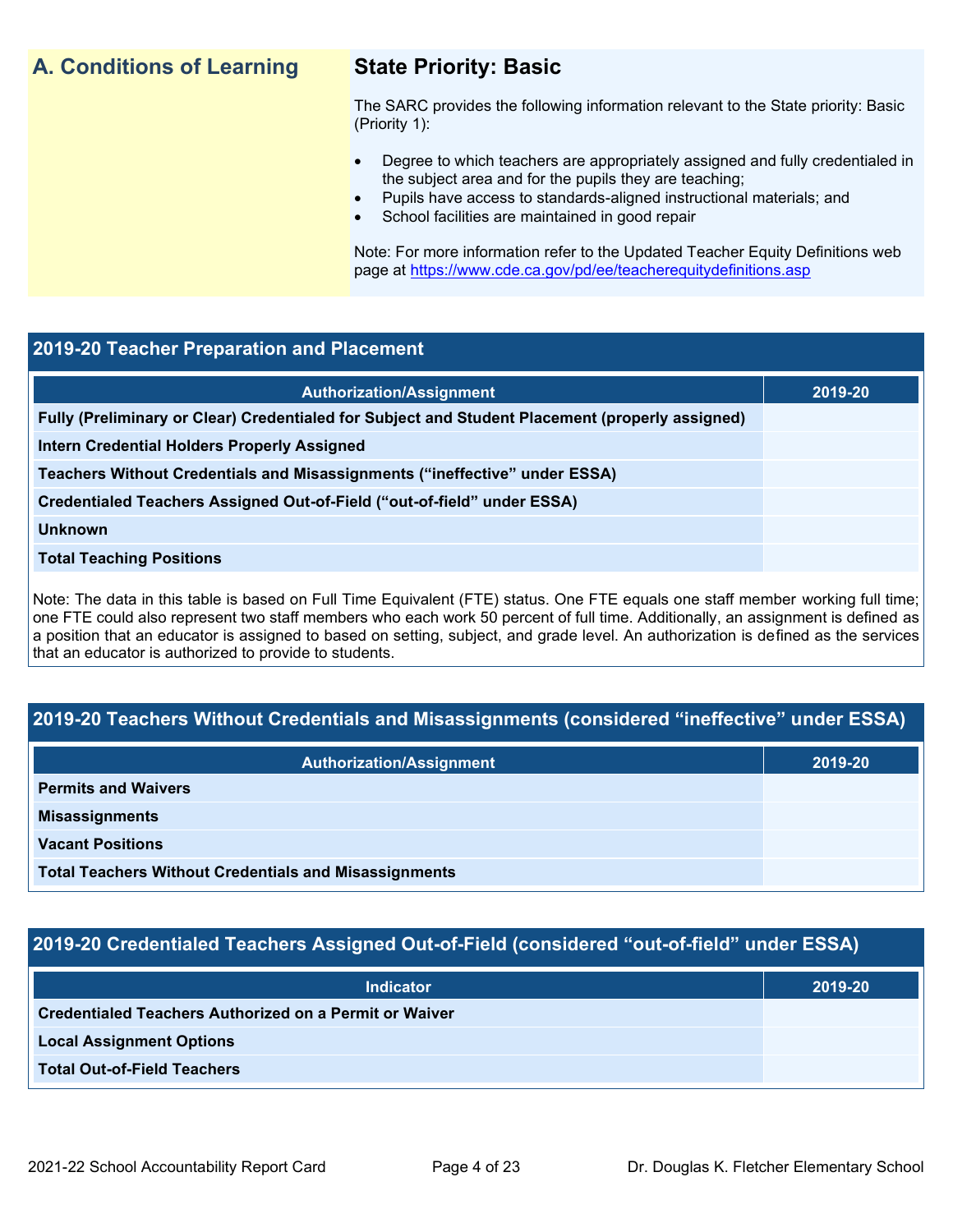## **2019-20 Class Assignments**

| <b>Indicator</b>                                                                                                                                    | 2019-20 |
|-----------------------------------------------------------------------------------------------------------------------------------------------------|---------|
| <b>Misassignments for English Learners</b><br>(a percentage of all the classes with English learners taught by teachers that are misassigned)       |         |
| No credential, permit or authorization to teach<br>(a percentage of all the classes taught by teachers with no record of an authorization to teach) |         |

## **2021-22 Quality, Currency, Availability of Textbooks and Other Instructional Materials**

Every student is provided with sufficient and standards-aligned textbooks or other instructional materials.

#### **Year and month in which the data were collected** September, 2021

| <b>Subject</b>                | Textbooks and Other Instructional Materials/year of<br><b>Adoption</b>                                                                                                                                                                                                                                   | <b>From</b><br><b>Most</b><br><b>Recent</b><br><b>Adoption</b> | <b>Percent</b><br><b>Students</b><br><b>Lacking Own</b><br><b>Assigned</b><br><b>Copy</b> |
|-------------------------------|----------------------------------------------------------------------------------------------------------------------------------------------------------------------------------------------------------------------------------------------------------------------------------------------------------|----------------------------------------------------------------|-------------------------------------------------------------------------------------------|
| <b>Reading/Language Arts</b>  | Grades TK-5: Benchmark Education Company, Benchmark<br>Advance California; Benchmark Adelante California, 2018<br>Grades 6-8: McGraw Hill, Study Sync, 2018<br>Grades TK-5: Benchmark Education Company, Benchmark<br>Advance (How English Works) (ELD), 2018<br>Grades 6-8: HMH, English 3D (ELD), 2017 | Yes                                                            | 0%                                                                                        |
| <b>Mathematics</b>            | Grades K-5: McGraw Hill, McGraw Hill My Math, 2013<br>Grades 6-8: McGraw Hill, McGraw Hill California Math,<br>Courses 1-3, 2013<br>Grade 7: McGraw Hill, Glencoe Math Accelerated, 2013<br>Grade 8: McGraw Hill, Glencoe Algebra 1, 2013                                                                | Yes                                                            | $0\%$                                                                                     |
| <b>Science</b>                | Grades K-5: Houghton Mifflin, Houghton Mifflin California<br>Science, 2007<br>Grades 6-8: Holt, Rinehart & Winston, Holt California<br>Science: Earth, Life and Physical Science, 2007                                                                                                                   | Yes                                                            | 0%                                                                                        |
| <b>History-Social Science</b> | Grades K-5: Harcourt School Publishers, Reflections, 2007<br>Grade 6: Pearson Education, myWorld Ancient Civilizations,<br>2019<br>Grade 7: Pearson Education, myWorld Medieval And Modern<br><b>Times, 2019</b><br>Grade 8: Pearson Education, myWorld Growth and Conflict,<br>2019                     | Yes                                                            | 0%                                                                                        |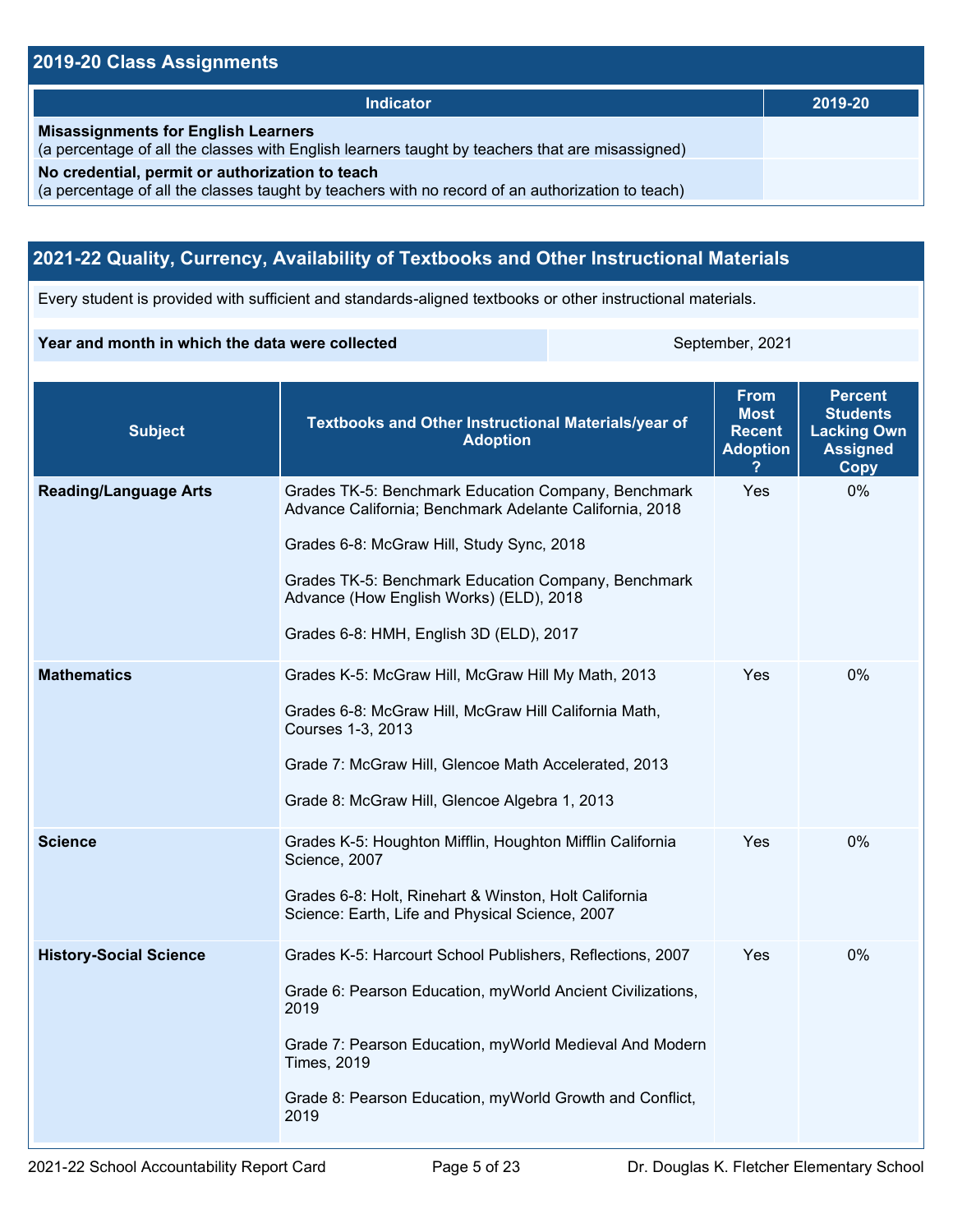| <b>Visual and Performing Arts</b> | Grades TK-6 (Elementary): The California Arts Project, BCSD<br>Course of Study TK-5 (Online), 2019 | Yes | 0% |
|-----------------------------------|----------------------------------------------------------------------------------------------------|-----|----|
|                                   | Grades 6-8 (Jr Hi/Middle School): Pearson Scott Foresman,<br>Pearson/Scott Foresman, Art, 2007     |     |    |
|                                   | Grades 6-8: Silver Burdett, Silver Burdett Making Music, 2007                                      |     |    |

### **School Facility Conditions and Planned Improvements**

Fletcher School was built in 2013. It sits on 20 acres, of which 11.01 acres is playground. This school has 31 classrooms, a multi-purpose facility, two pre-k rooms, learning center, library, psych/speech room, and a staff lounge.

The custodial staff adheres to a weekly cleaning schedule that includes classrooms, restrooms, cafeteria and kitchen areas.

The District's Mobile Maintenance Team visits the school site at least twice a year. Maintenance emergencies are addressed immediately. District personnel maintain the grounds at least once every two weeks.

This site also is maintained to ensure a clean, safe, and functional facility as determined pursuant to a Facility Inspection Tool developed by the State of California Office of Public School Construction.

| Year and month of the most recent FIT report |                                                                               |  | 11/10/2021 |                                    |
|----------------------------------------------|-------------------------------------------------------------------------------|--|------------|------------------------------------|
| <b>System Inspected</b>                      | $\mid$ Rate $\mid$ Rate $\mid$ Rate $\mid$<br>$C_{total}$ $E_{air}$ $D_{max}$ |  |            | <b>Repair Needed and Action Ta</b> |

| <b>System Inspected</b>                                                | nait<br>$\vert$ Good $\vert$ | $rac{1}{2}$<br>Fair | <b>INGLU</b><br>Poor | <b>Repair Needed and Action Taken or Planned</b> |
|------------------------------------------------------------------------|------------------------------|---------------------|----------------------|--------------------------------------------------|
| <b>Systems:</b><br>Gas Leaks, Mechanical/HVAC, Sewer                   | X                            |                     |                      |                                                  |
| Interior:<br>Interior Surfaces                                         | X                            |                     |                      |                                                  |
| <b>Cleanliness:</b><br>Overall Cleanliness, Pest/Vermin Infestation    | X                            |                     |                      |                                                  |
| <b>Electrical</b>                                                      | $\boldsymbol{\mathsf{X}}$    |                     |                      |                                                  |
| <b>Restrooms/Fountains:</b><br>Restrooms, Sinks/ Fountains             | X                            |                     |                      |                                                  |
| Safety:<br>Fire Safety, Hazardous Materials                            | X                            |                     |                      |                                                  |
| Structural:<br><b>Structural Damage, Roofs</b>                         | X                            |                     |                      |                                                  |
| External:<br>Playground/School Grounds, Windows/<br>Doors/Gates/Fences | X                            |                     |                      |                                                  |

## **Overall Facility Rate**

| <b>Exemplary</b> | Good <sup>1</sup> | Cair<br>-all | Poor |
|------------------|-------------------|--------------|------|
|                  |                   |              |      |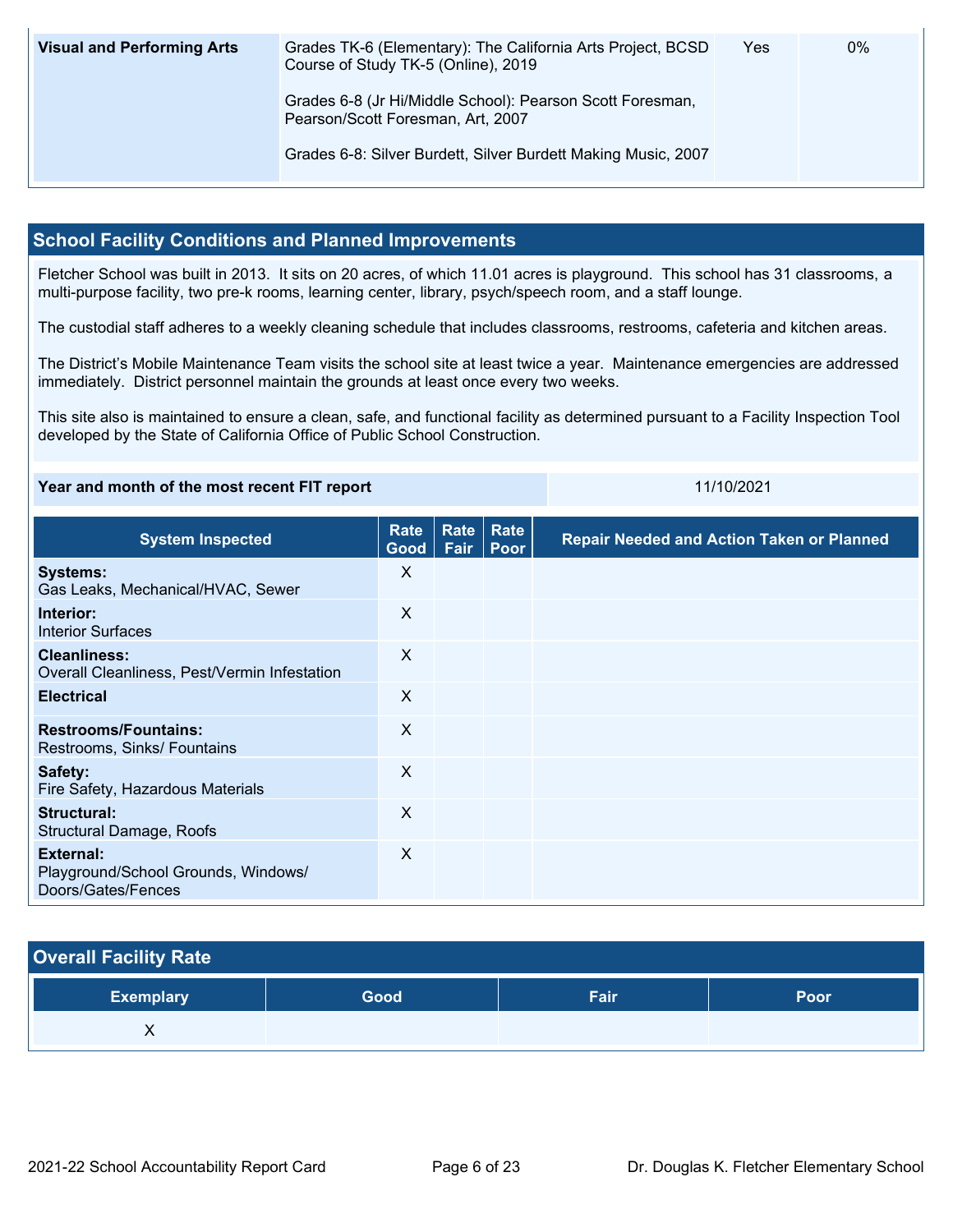## **B. Pupil Outcomes State Priority: Pupil Achievement**

The SARC provides the following information relevant to the State priority: Pupil Achievement (Priority 4):

#### **Statewide Assessments**

(i.e., California Assessment of Student Performance and Progress [CAASPP] System includes the Smarter Balanced Summative Assessments for students in the general education population and the California Alternate Assessments [CAAs] for English language arts/literacy [ELA] and mathematics given in grades three through eight and grade eleven. Only eligible students may participate in the administration of the CAAs. CAAs items are aligned with alternate achievement standards, which are linked with the Common Core State Standards [CCSS] for students with the most significant cognitive disabilities).

The CAASPP System encompasses the following assessments and student participation requirements:

- 1. **Smarter Balanced Summative Assessments and CAAs for ELA** in grades three through eight and grade eleven.
- 2. **Smarter Balanced Summative Assessments and CAAs for mathematics** in grades three through eight and grade eleven.
- 3. **California Science Test (CAST) and CAAs for Science** in grades five, eight, and once in high school (i.e., grade ten, eleven, or twelve).

#### **SARC Reporting in the 2020-2021 School Year Only**

Where the most viable option, LEAs were required to administer the statewide summative assessment in ELA and mathematics. Where a statewide summative assessment was not the most viable option for the LEA (or for one or more gradelevel[s] within the LEA) due to the pandemic, LEAs were allowed to report results from a different assessment that met the criteria established by the State Board of Education (SBE) on March 16, 2021. The assessments were required to be:

- Aligned with CA CCSS for ELA and mathematics;
- Available to students in grades 3 through 8, and grade 11; and
- Uniformly administered across a grade, grade span, school, or district to all eligible students.

#### **Options**

Note that the CAAs could only be administered in-person following health and safety requirements. If it was not viable for the LEA to administer the CAAs in person with health and safety guidelines in place, the LEA was directed to not administer the tests. There were no other assessment options available for the CAAs. Schools administered the Smarter Balanced Summative Assessments for ELA and mathematics, other assessments that meet the SBE criteria, or a combination of both, and they could only choose one of the following:

- Smarter Balanced ELA and mathematics summative assessments;
- Other assessments meeting the SBE criteria; or
- Combination of Smarter Balanced ELA and mathematics summative assessments and other assessments.

The percentage of students who have successfully completed courses that satisfy the requirements for entrance to the University of California and the California State University, or career technical education sequences or programs of study.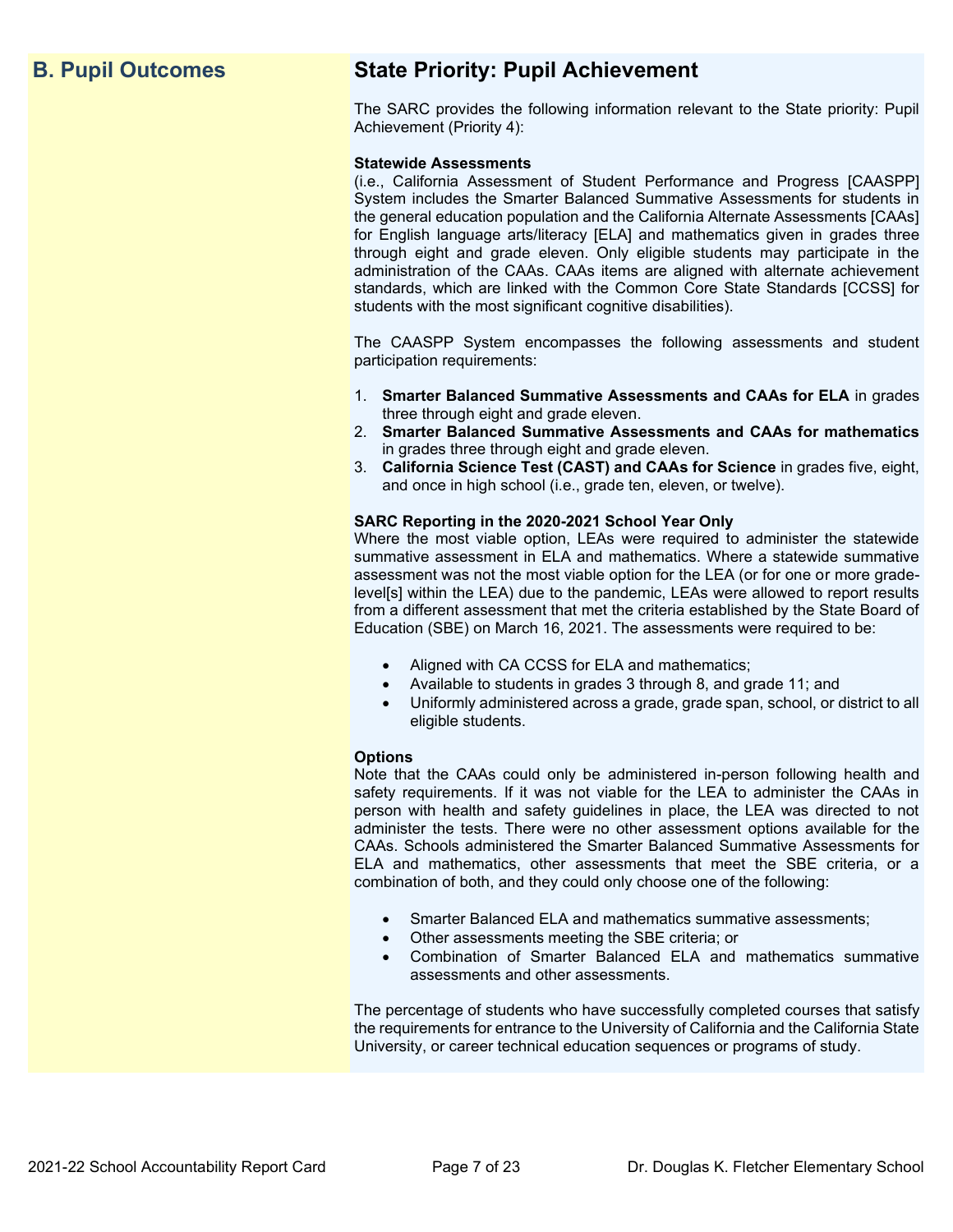### **Percentage of Students Meeting or Exceeding the State Standard on CAASPP**

This table displays CAASPP test results in ELA and mathematics for all students grades three through eight and grade eleven taking and completing a state-administered assessment.

The 2019-2020 data cells with N/A values indicate that the 2019-2020 data are not available due to the COVID-19 pandemic and resulting summative test suspension. The Executive Order N-30-20 was issued which waived the assessment, accountability, and reporting requirements for the 2019-2020 school year.

The 2020-2021 data cells have N/A values because these data are not comparable to other year data due to the COVID-19 pandemic during the 2020-2021 school year. Where the CAASPP assessments in ELA and/or mathematics is not the most viable option, the LEAs were allowed to administer local assessments. Therefore, the 2020-2021 data between school years for the school, district, state are not an accurate comparison. As such, it is inappropriate to compare results of the 2020-2021 school year to other school years.

| Subject                                                              | <b>School</b><br>2019-20 | <b>School</b><br>2020-21 | <b>District</b><br>2019-20 | <b>District</b><br>2020-21 | <b>State</b><br>2019-20 | <b>State</b><br>2020-21 |
|----------------------------------------------------------------------|--------------------------|--------------------------|----------------------------|----------------------------|-------------------------|-------------------------|
| <b>English Language Arts/Literacy</b><br>$\left($ grades 3-8 and 11) | N/A                      | N/A                      | N/A                        | N/A                        | N/A                     | N/A                     |
| <b>Mathematics</b><br>$(grades 3-8 and 11)$                          | N/A                      | N/A                      | N/A                        | N/A                        | N/A                     | N/A                     |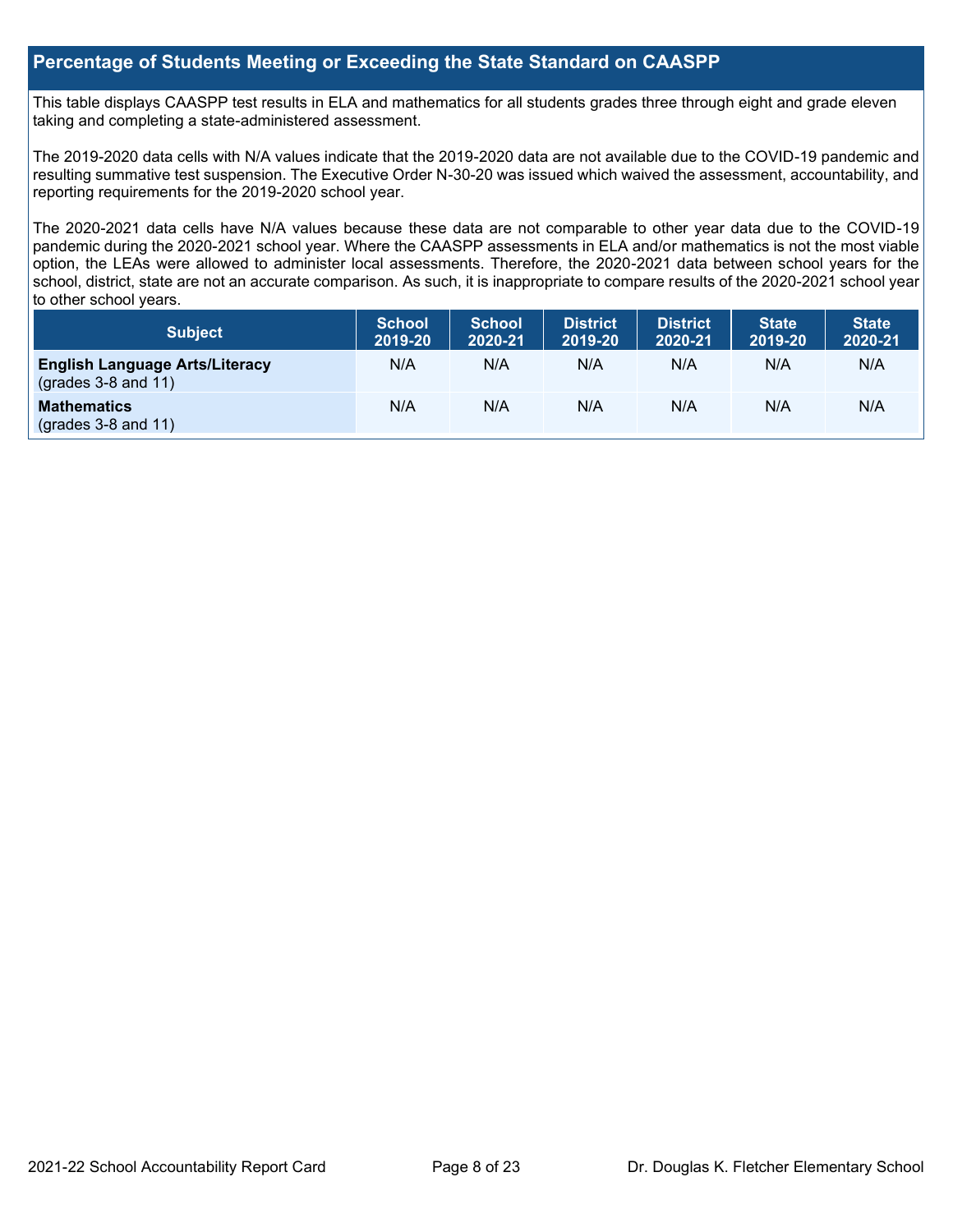## **2020-21 CAASPP Test Results in ELA by Student Group**

This table displays CAASPP test results in ELA by student group for students grades three through eight and grade eleven taking and completing a state-administered assessment. The CDE will populate this table for schools in cases where the school administered the CAASPP assessment. In cases where the school administered a local assessment instead of CAASPP, the CDE will populate this table with "NT" values, meaning this school did not test students using the CAASPP. See the local assessment(s) table for more information.

| <b>CAASPP</b><br><b>Student Groups</b>               | <b>CAASPP</b><br><b>Total</b><br><b>Enrollment</b> | <b>CAASPP</b><br><b>Number</b><br><b>Tested</b> | <b>CAASPP</b><br><b>Percent</b><br><b>Tested</b> | <b>CAASPP</b><br><b>Percent</b><br><b>Not Tested</b> | <b>CAASPP</b><br><b>Percent</b><br><b>Met or</b><br><b>Exceeded</b> |
|------------------------------------------------------|----------------------------------------------------|-------------------------------------------------|--------------------------------------------------|------------------------------------------------------|---------------------------------------------------------------------|
| <b>All Students</b>                                  | 318                                                | <b>NT</b>                                       | <b>NT</b>                                        | <b>NT</b>                                            | <b>NT</b>                                                           |
| <b>Female</b>                                        | 150                                                | <b>NT</b>                                       | <b>NT</b>                                        | <b>NT</b>                                            | <b>NT</b>                                                           |
| <b>Male</b>                                          | 168                                                | <b>NT</b>                                       | <b>NT</b>                                        | <b>NT</b>                                            | <b>NT</b>                                                           |
| American Indian or Alaska Native                     | $\qquad \qquad -$                                  | <b>NT</b>                                       | <b>NT</b>                                        | <b>NT</b>                                            | <b>NT</b>                                                           |
| <b>Asian</b>                                         | --                                                 | <b>NT</b>                                       | <b>NT</b>                                        | <b>NT</b>                                            | <b>NT</b>                                                           |
| <b>Black or African American</b>                     | $\overline{\phantom{a}}$                           | <b>NT</b>                                       | <b>NT</b>                                        | <b>NT</b>                                            | <b>NT</b>                                                           |
| <b>Filipino</b>                                      | --                                                 | <b>NT</b>                                       | <b>NT</b>                                        | <b>NT</b>                                            | <b>NT</b>                                                           |
| <b>Hispanic or Latino</b>                            | 220                                                | <b>NT</b>                                       | <b>NT</b>                                        | <b>NT</b>                                            | NT                                                                  |
| Native Hawaiian or Pacific Islander                  | $\mathbf 0$                                        | $\mathbf 0$                                     | $\mathbf 0$                                      | $\mathbf 0$                                          | 0                                                                   |
| <b>Two or More Races</b>                             | $\overline{\phantom{a}}$                           | <b>NT</b>                                       | <b>NT</b>                                        | <b>NT</b>                                            | <b>NT</b>                                                           |
| <b>White</b>                                         | 74                                                 | <b>NT</b>                                       | <b>NT</b>                                        | <b>NT</b>                                            | <b>NT</b>                                                           |
| <b>English Learners</b>                              | 37                                                 | <b>NT</b>                                       | <b>NT</b>                                        | <b>NT</b>                                            | <b>NT</b>                                                           |
| <b>Foster Youth</b>                                  | $\overline{\phantom{a}}$                           | <b>NT</b>                                       | <b>NT</b>                                        | <b>NT</b>                                            | <b>NT</b>                                                           |
| <b>Homeless</b>                                      | 16                                                 | <b>NT</b>                                       | <b>NT</b>                                        | <b>NT</b>                                            | <b>NT</b>                                                           |
| <b>Military</b>                                      | --                                                 | <b>NT</b>                                       | <b>NT</b>                                        | <b>NT</b>                                            | <b>NT</b>                                                           |
| <b>Socioeconomically Disadvantaged</b>               | 211                                                | <b>NT</b>                                       | <b>NT</b>                                        | <b>NT</b>                                            | <b>NT</b>                                                           |
| <b>Students Receiving Migrant Education Services</b> | $\overline{\phantom{a}}$                           | <b>NT</b>                                       | <b>NT</b>                                        | <b>NT</b>                                            | NT                                                                  |
| <b>Students with Disabilities</b>                    | 33                                                 | <b>NT</b>                                       | <b>NT</b>                                        | <b>NT</b>                                            | <b>NT</b>                                                           |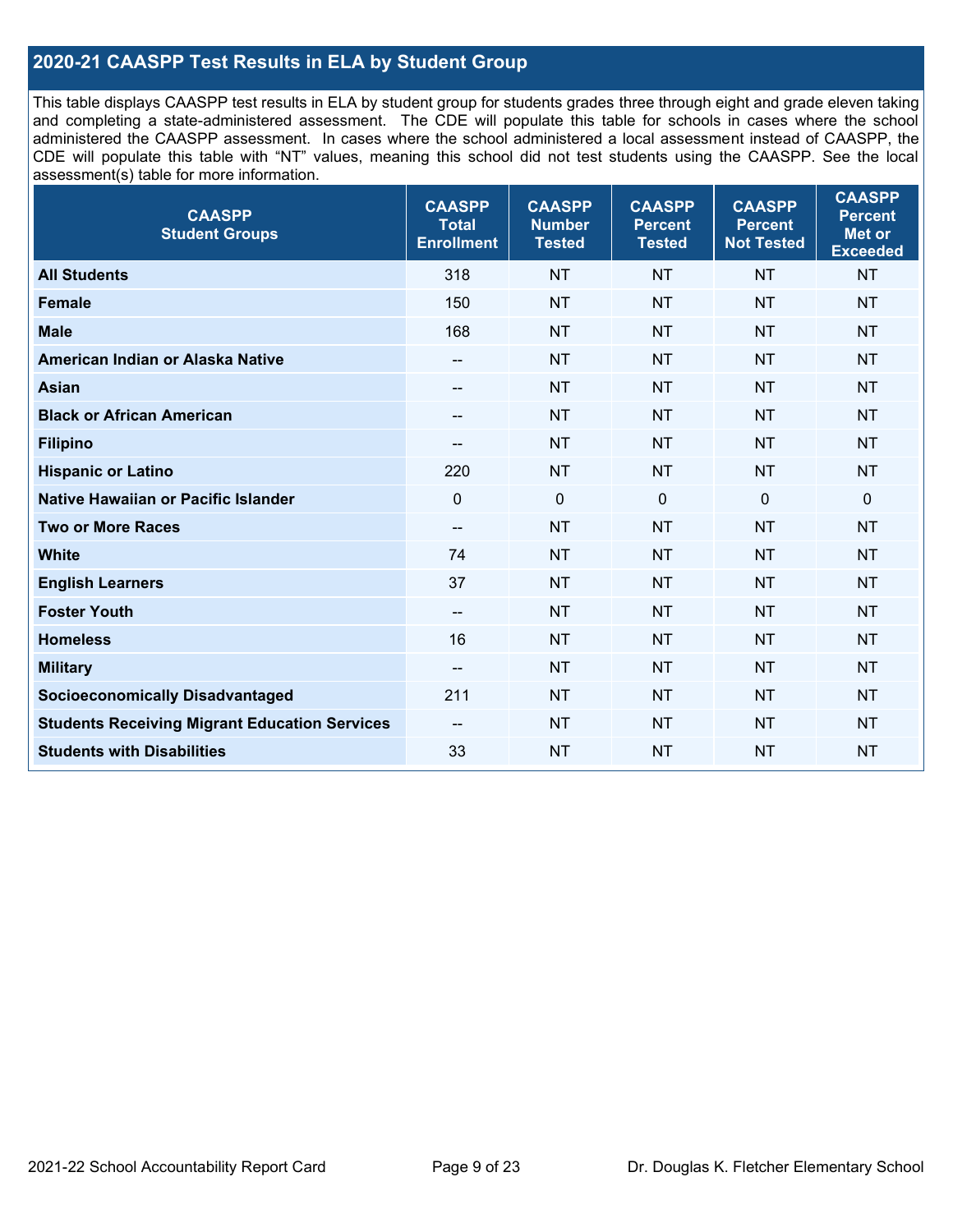## **2020-21 CAASPP Test Results in Math by Student Group**

This table displays CAASPP test results in Math by student group for students grades three through eight and grade eleven taking and completing a state-administered assessment. The CDE will populate this table for schools in cases where the school administered the CAASPP assessment. In cases where the school administered a local assessment instead of CAASPP, the CDE will populate this table with "NT" values, meaning this school did not test students using the CAASPP. See the local assessment(s) table for more information.

| <b>CAASPP</b><br><b>Student Groups</b>               | <b>CAASPP</b><br><b>Total</b><br><b>Enrollment</b> | <b>CAASPP</b><br><b>Number</b><br><b>Tested</b> | <b>CAASPP</b><br><b>Percent</b><br><b>Tested</b> | <b>CAASPP</b><br><b>Percent</b><br><b>Not Tested</b> | <b>CAASPP</b><br><b>Percent</b><br><b>Met or</b><br><b>Exceeded</b> |
|------------------------------------------------------|----------------------------------------------------|-------------------------------------------------|--------------------------------------------------|------------------------------------------------------|---------------------------------------------------------------------|
| <b>All Students</b>                                  | 318                                                | <b>NT</b>                                       | <b>NT</b>                                        | <b>NT</b>                                            | <b>NT</b>                                                           |
| <b>Female</b>                                        | 150                                                | <b>NT</b>                                       | <b>NT</b>                                        | <b>NT</b>                                            | <b>NT</b>                                                           |
| <b>Male</b>                                          | 168                                                | <b>NT</b>                                       | <b>NT</b>                                        | <b>NT</b>                                            | <b>NT</b>                                                           |
| American Indian or Alaska Native                     | $\overline{\phantom{a}}$                           | <b>NT</b>                                       | <b>NT</b>                                        | <b>NT</b>                                            | <b>NT</b>                                                           |
| <b>Asian</b>                                         | --                                                 | <b>NT</b>                                       | <b>NT</b>                                        | <b>NT</b>                                            | <b>NT</b>                                                           |
| <b>Black or African American</b>                     | $\qquad \qquad -$                                  | <b>NT</b>                                       | <b>NT</b>                                        | <b>NT</b>                                            | <b>NT</b>                                                           |
| <b>Filipino</b>                                      | --                                                 | <b>NT</b>                                       | <b>NT</b>                                        | <b>NT</b>                                            | <b>NT</b>                                                           |
| <b>Hispanic or Latino</b>                            | 220                                                | <b>NT</b>                                       | <b>NT</b>                                        | <b>NT</b>                                            | <b>NT</b>                                                           |
| Native Hawaiian or Pacific Islander                  | $\mathbf 0$                                        | $\mathbf 0$                                     | $\mathbf 0$                                      | $\mathbf 0$                                          | $\mathbf 0$                                                         |
| <b>Two or More Races</b>                             | $\overline{\phantom{a}}$                           | <b>NT</b>                                       | <b>NT</b>                                        | <b>NT</b>                                            | <b>NT</b>                                                           |
| <b>White</b>                                         | 74                                                 | <b>NT</b>                                       | <b>NT</b>                                        | <b>NT</b>                                            | <b>NT</b>                                                           |
| <b>English Learners</b>                              | 37                                                 | <b>NT</b>                                       | <b>NT</b>                                        | <b>NT</b>                                            | <b>NT</b>                                                           |
| <b>Foster Youth</b>                                  | $\overline{\phantom{a}}$                           | <b>NT</b>                                       | <b>NT</b>                                        | <b>NT</b>                                            | <b>NT</b>                                                           |
| <b>Homeless</b>                                      | 16                                                 | <b>NT</b>                                       | <b>NT</b>                                        | <b>NT</b>                                            | <b>NT</b>                                                           |
| <b>Military</b>                                      | $\overline{\phantom{m}}$                           | <b>NT</b>                                       | <b>NT</b>                                        | <b>NT</b>                                            | <b>NT</b>                                                           |
| <b>Socioeconomically Disadvantaged</b>               | 211                                                | <b>NT</b>                                       | <b>NT</b>                                        | <b>NT</b>                                            | <b>NT</b>                                                           |
| <b>Students Receiving Migrant Education Services</b> | $\overline{\phantom{a}}$                           | <b>NT</b>                                       | <b>NT</b>                                        | <b>NT</b>                                            | NT                                                                  |
| <b>Students with Disabilities</b>                    | 33                                                 | <b>NT</b>                                       | <b>NT</b>                                        | <b>NT</b>                                            | <b>NT</b>                                                           |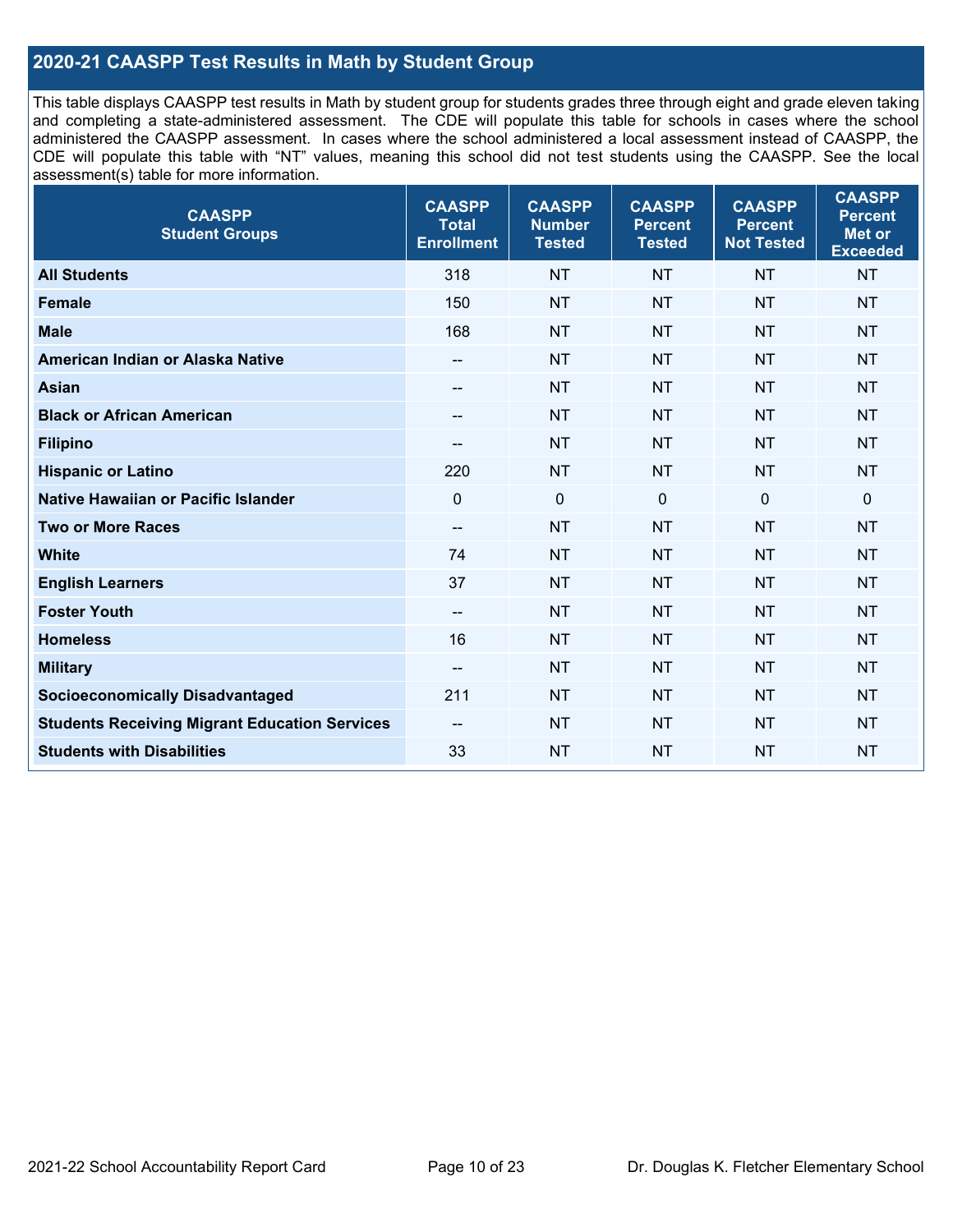## **2020-21 Local Assessment Test Results in ELA by Student Group**

This table displays Local Assessment test results in ELA by student group for students grades three through eight and grade eleven. LEAs/schools will populate this table for schools in cases where the school administered a local assessment. In cases where the school administered the CAASPP assessment, LEAs/schools will populate this table with "N/A" values in all cells, meaning this table is Not Applicable for this school.

| <b>STAR</b><br><b>Student Groups</b>                                                                                            | <b>STAR</b><br><b>Total</b><br><b>Enrollment</b> | <b>STAR</b><br><b>Number</b><br><b>Tested</b> | <b>STAR</b><br><b>Percent</b><br><b>Tested</b> | <b>STAR</b><br><b>Percent</b><br><b>Not Tested</b> | <b>STAR</b><br><b>Percent</b><br><b>At or Above</b><br><b>Grade Level</b> |
|---------------------------------------------------------------------------------------------------------------------------------|--------------------------------------------------|-----------------------------------------------|------------------------------------------------|----------------------------------------------------|---------------------------------------------------------------------------|
| <b>All Students</b>                                                                                                             | 316                                              | 314                                           | 99.40%                                         | 0.60%                                              | 41.70%                                                                    |
| <b>Female</b>                                                                                                                   | 148                                              | 147                                           | 99.30%                                         | 0.70%                                              | 43.50%                                                                    |
| <b>Male</b>                                                                                                                     | 168                                              | 167                                           | 99.40%                                         | 0.60%                                              | 40.10%                                                                    |
| American Indian or Alaska Native                                                                                                | $\overline{\phantom{m}}$                         | $\overline{\phantom{m}}$                      | --                                             | --                                                 | --                                                                        |
| <b>Asian</b>                                                                                                                    | --                                               | --                                            | --                                             |                                                    |                                                                           |
| <b>Black or African American</b>                                                                                                | --                                               | --                                            | --                                             | --                                                 | --                                                                        |
| <b>Filipino</b>                                                                                                                 |                                                  | --                                            |                                                |                                                    | --                                                                        |
| <b>Hispanic or Latino</b>                                                                                                       | 220                                              | 218                                           | 99.10%                                         | 0.90%                                              | 36.70%                                                                    |
| Native Hawaiian or Pacific Islander                                                                                             | --                                               | --                                            | --                                             |                                                    |                                                                           |
| <b>Two or More Races</b>                                                                                                        | --                                               | $-$                                           |                                                |                                                    | --                                                                        |
| <b>White</b>                                                                                                                    | 74                                               | 74                                            | 100.00%                                        | $0.00\%$                                           | 52.70%                                                                    |
| <b>English Learners</b>                                                                                                         | 35                                               | 32                                            | 91.40%                                         | 8.60%                                              | 6.30%                                                                     |
| <b>Foster Youth</b>                                                                                                             |                                                  | --                                            |                                                |                                                    | --                                                                        |
| <b>Homeless</b>                                                                                                                 |                                                  |                                               |                                                |                                                    |                                                                           |
| <b>Military</b>                                                                                                                 | $\overline{\phantom{m}}$                         | --                                            | --                                             | --                                                 | $\overline{\phantom{a}}$                                                  |
| <b>Socioeconomically Disadvantaged</b>                                                                                          | 207                                              | 204                                           | 98.60%                                         | 1.40%                                              | 32.90%                                                                    |
| <b>Students Receiving Migrant Education Services</b>                                                                            | $\overline{\phantom{m}}$                         | $\qquad \qquad -$                             | --                                             | --                                                 |                                                                           |
| <b>Students with Disabilities</b><br>*At or above the grade-level standard in the context of the local assessment administered. | 32                                               | 27                                            | 84.40%                                         | 15.60%                                             | 7.40%                                                                     |

## **2020-21 Local Assessment Test Results in Math by Student Group**

This table displays Local Assessment test results in Math by student group for students grades three through eight and grade eleven. LEAs/schools will populate this table for schools in cases where the school administered a local assessment. In cases where the school administered the CAASPP assessment, LEAs/schools will populate this table with "N/A" values in all cells, meaning this table is Not Applicable for this school.

| <b>STAR</b><br><b>Student Groups</b> | <b>STAR</b><br><b>Total</b><br><b>Enrollment</b> | <b>STAR</b><br><b>Number</b><br><b>Tested</b> | <b>STAR</b><br><b>Percent</b><br><b>Tested</b> | <b>STAR</b><br><b>Percent</b><br><b>Not Tested</b> | <b>STAR</b><br>Percent<br><b>At or Above</b><br><b>Grade Level</b> |
|--------------------------------------|--------------------------------------------------|-----------------------------------------------|------------------------------------------------|----------------------------------------------------|--------------------------------------------------------------------|
| <b>All Students</b>                  | 316                                              | 314                                           | $99.40\%$                                      | $0.60\%$                                           | 15.60%                                                             |
| Female                               | 148                                              | 146                                           | 98.60%                                         | 1.40%                                              | 11.00%                                                             |
| <b>Male</b>                          | 168                                              | 168                                           | 100.00%                                        | $0.00\%$                                           | 19.60%                                                             |
| American Indian or Alaska Native     | $- -$                                            | $\sim$ $\sim$                                 | $- -$                                          | --                                                 | $\overline{\phantom{m}}$                                           |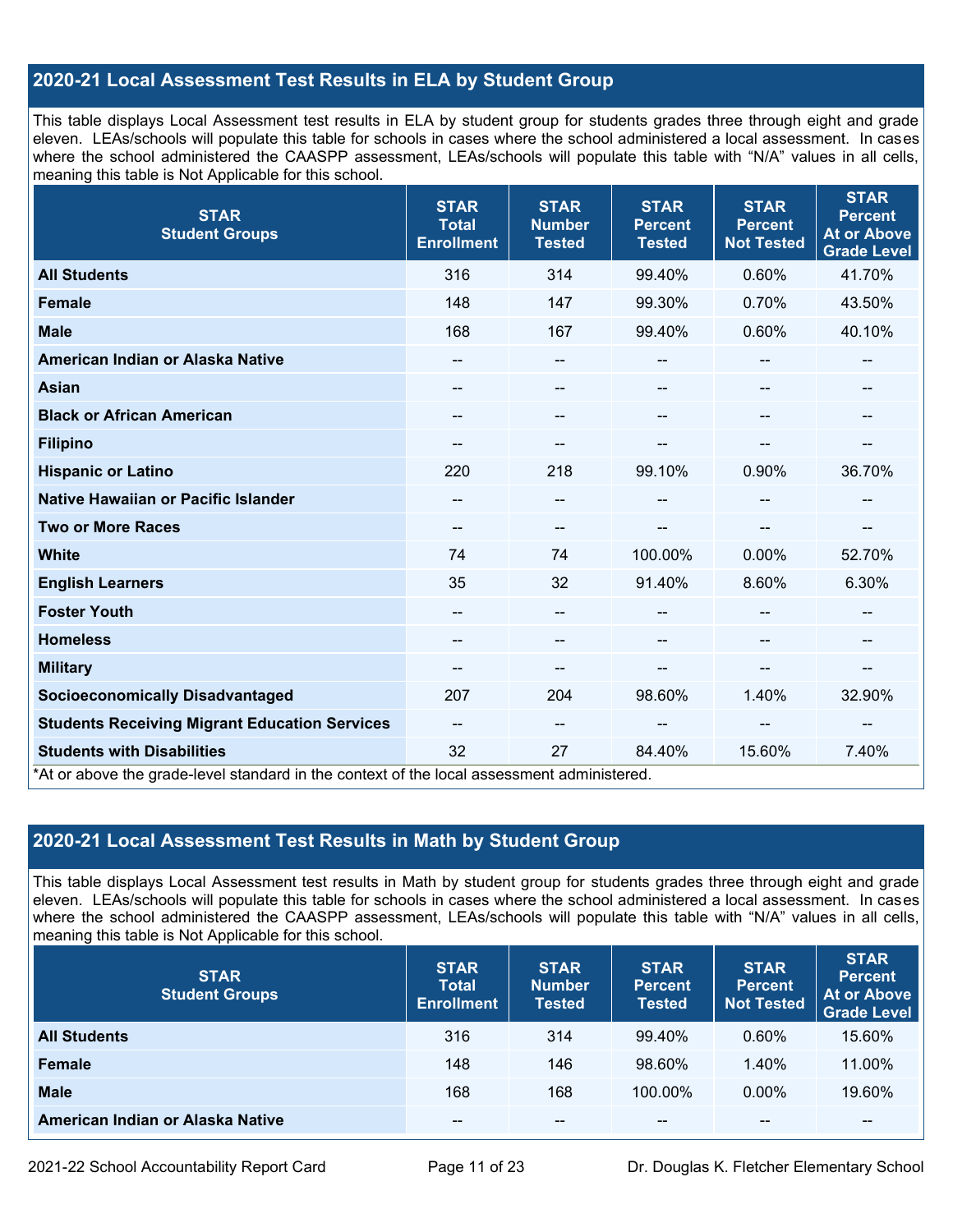| Asian                                                                                      | $- -$ | $- -$                    |        | --                       | --       |
|--------------------------------------------------------------------------------------------|-------|--------------------------|--------|--------------------------|----------|
| <b>Black or African American</b>                                                           | --    | $\overline{\phantom{m}}$ | --     | --                       | --       |
| <b>Filipino</b>                                                                            | --    | $- -$                    | --     | --                       | --       |
| <b>Hispanic or Latino</b>                                                                  | 220   | 219                      | 99.50% | 0.50%                    | 11.90%   |
| Native Hawaiian or Pacific Islander                                                        | --    | $- -$                    | --     | $\overline{\phantom{m}}$ | --       |
| <b>Two or More Races</b>                                                                   | --    | $- -$                    | --     | --                       | --       |
| <b>White</b>                                                                               | 74    | 73                       | 98.60% | 1.40%                    | 23.30%   |
| <b>English Learners</b>                                                                    | 35    | 32                       | 91.40% | 8.60%                    | $0.00\%$ |
| <b>Foster Youth</b>                                                                        | --    | $- -$                    |        | --                       | --       |
| <b>Homeless</b>                                                                            | --    | $- -$                    | --     | --                       | --       |
| <b>Military</b>                                                                            | --    | $\overline{\phantom{m}}$ | --     | --                       | --       |
| <b>Socioeconomically Disadvantaged</b>                                                     | 207   | 204                      | 98.60% | 1.40%                    | 10.10%   |
| <b>Students Receiving Migrant Education Services</b>                                       | $- -$ | $\overline{\phantom{m}}$ | --     | $-$                      | --       |
| <b>Students with Disabilities</b>                                                          | 32    | 28                       | 87.50% | 12.50%                   | 7.10%    |
| *At or above the grade-level standard in the context of the local assessment administered. |       |                          |        |                          |          |

## **CAASPP Test Results in Science for All Students**

This table displays the percentage of all students grades five, eight, and High School meeting or exceeding the State Standard.

The 2019-2020 data cells with N/A values indicate that the 2019-2020 data are not available due to the COVID-19 pandemic and resulting summative testing suspension. The Executive Order N-30-20 was issued which waived the assessment, accountability, and reporting requirements for the 2019-2020 school year.

For any 2020-2021 data cells with N/T values indicate that this school did not test students using the CAASPP Science.

| <b>Subject</b>                | School<br>2019-20 | School<br>2020-21 | <b>District</b><br>2019-20 | <b>District</b><br>2020-21 | State <sup>1</sup><br>2019-20 | <b>State</b><br>2020-21 |
|-------------------------------|-------------------|-------------------|----------------------------|----------------------------|-------------------------------|-------------------------|
| <b>Science</b>                | N/A               | NΤ                | N/A                        | N1                         | N/A                           | 28.72                   |
| (grades 5, 8 and high school) |                   |                   |                            |                            |                               |                         |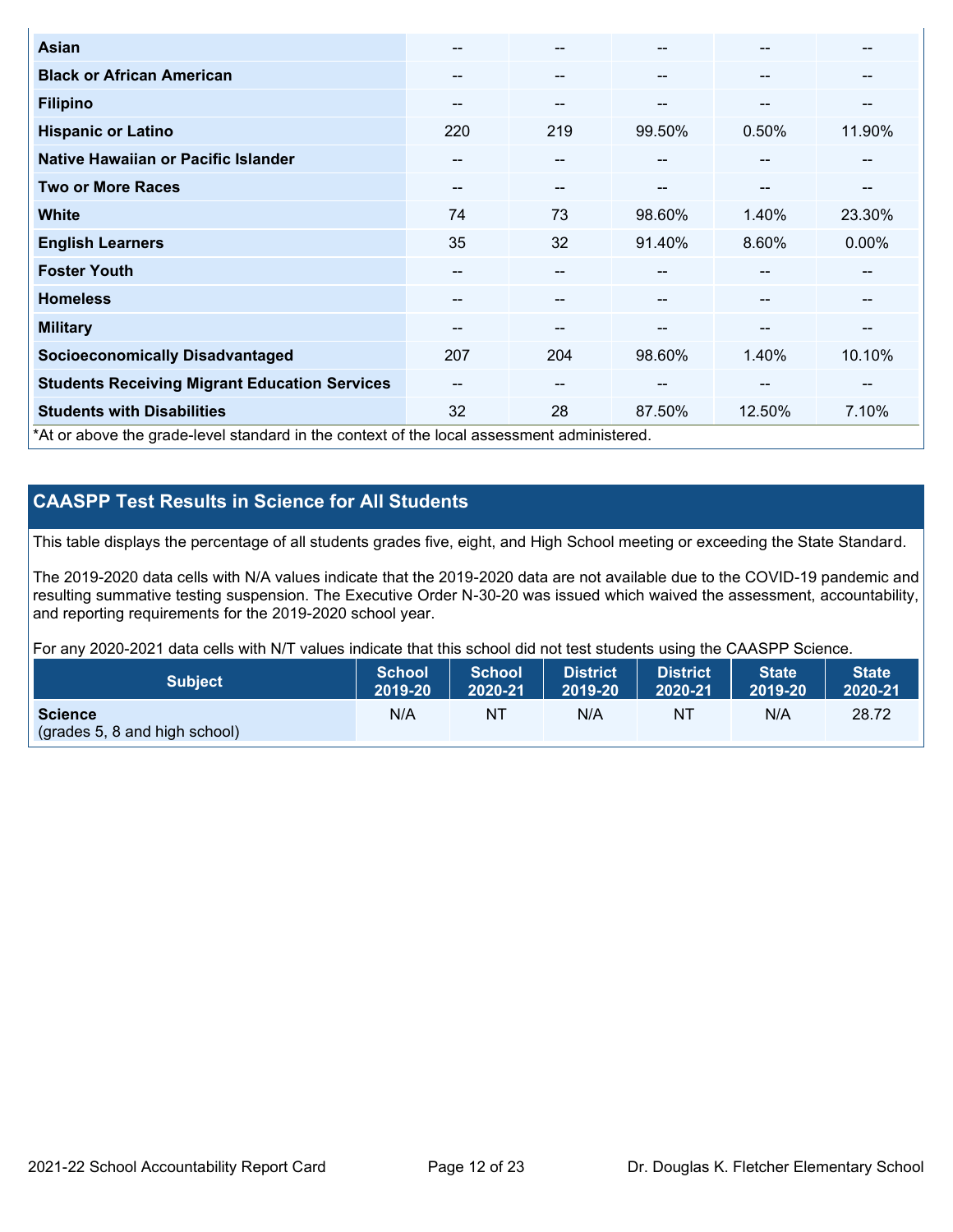## **2020-21 CAASPP Test Results in Science by Student Group**

This table displays CAASPP test results in Science by student group for students grades five, eight, and High School. For any data cells with N/T values indicate that this school did not test students using the CAASPP Science.

| <b>Student Group</b>                                 | <b>Total</b><br><b>Enrollment</b> | <b>Number</b><br><b>Tested</b> | <b>Percent</b><br><b>Tested</b> | <b>Percent</b><br><b>Not Tested</b> | <b>Percent</b><br>Met or<br><b>Exceeded</b> |
|------------------------------------------------------|-----------------------------------|--------------------------------|---------------------------------|-------------------------------------|---------------------------------------------|
| <b>All Students</b>                                  | 114                               | <b>NT</b>                      | <b>NT</b>                       | <b>NT</b>                           | <b>NT</b>                                   |
| Female                                               | 53                                | <b>NT</b>                      | <b>NT</b>                       | <b>NT</b>                           | <b>NT</b>                                   |
| <b>Male</b>                                          | 61                                | <b>NT</b>                      | <b>NT</b>                       | <b>NT</b>                           | <b>NT</b>                                   |
| American Indian or Alaska Native                     | --                                | <b>NT</b>                      | <b>NT</b>                       | <b>NT</b>                           | <b>NT</b>                                   |
| <b>Asian</b>                                         | --                                | <b>NT</b>                      | <b>NT</b>                       | <b>NT</b>                           | <b>NT</b>                                   |
| <b>Black or African American</b>                     | --                                | <b>NT</b>                      | <b>NT</b>                       | <b>NT</b>                           | <b>NT</b>                                   |
| <b>Filipino</b>                                      | $\qquad \qquad -$                 | <b>NT</b>                      | <b>NT</b>                       | <b>NT</b>                           | NT                                          |
| <b>Hispanic or Latino</b>                            | 77                                | <b>NT</b>                      | <b>NT</b>                       | <b>NT</b>                           | <b>NT</b>                                   |
| Native Hawaiian or Pacific Islander                  | $\mathbf 0$                       | $\mathbf 0$                    | $\mathbf 0$                     | $\overline{0}$                      | $\mathbf 0$                                 |
| <b>Two or More Races</b>                             | $\overline{\phantom{a}}$          | <b>NT</b>                      | <b>NT</b>                       | <b>NT</b>                           | <b>NT</b>                                   |
| <b>White</b>                                         | 28                                | <b>NT</b>                      | <b>NT</b>                       | <b>NT</b>                           | <b>NT</b>                                   |
| <b>English Learners</b>                              | 13                                | <b>NT</b>                      | <b>NT</b>                       | <b>NT</b>                           | <b>NT</b>                                   |
| <b>Foster Youth</b>                                  | $\mathbf 0$                       | $\mathbf 0$                    | $\mathbf 0$                     | $\mathbf 0$                         | $\mathbf 0$                                 |
| <b>Homeless</b>                                      | 12                                | <b>NT</b>                      | <b>NT</b>                       | <b>NT</b>                           | <b>NT</b>                                   |
| <b>Military</b>                                      | $\overline{\phantom{a}}$          | <b>NT</b>                      | <b>NT</b>                       | <b>NT</b>                           | <b>NT</b>                                   |
| <b>Socioeconomically Disadvantaged</b>               | 80                                | <b>NT</b>                      | <b>NT</b>                       | <b>NT</b>                           | <b>NT</b>                                   |
| <b>Students Receiving Migrant Education Services</b> | --                                | <b>NT</b>                      | <b>NT</b>                       | <b>NT</b>                           | <b>NT</b>                                   |
| <b>Students with Disabilities</b>                    | --                                | <b>NT</b>                      | <b>NT</b>                       | <b>NT</b>                           | <b>NT</b>                                   |

## **B. Pupil Outcomes State Priority: Other Pupil Outcomes**

The SARC provides the following information relevant to the State priority: Other Pupil Outcomes (Priority 8): Pupil outcomes in the subject area of physical education.

## **2020-21 California Physical Fitness Test Results**

Due to the COVID-19 crisis, the Physical Fitness Test was suspended during the 2020-2021 school year and therefore no data are reported and each cell in this table is populated with "N/A."

| <b>Grade Level</b> | <b>Four of Six Fitness Standards</b> | <b>Five of Six Fitness Standards</b> | Percentage of Students Meeting   Percentage of Students Meeting   Percentage of Students Meeting<br><b>Six of Six Fitness Standards</b> |
|--------------------|--------------------------------------|--------------------------------------|-----------------------------------------------------------------------------------------------------------------------------------------|
| Grade 5            | N/A                                  | N/A                                  | N/A                                                                                                                                     |
| Grade 7            | N/A                                  | N/A                                  | N/A                                                                                                                                     |
| Grade 9            | N/A                                  | N/A                                  | N/A                                                                                                                                     |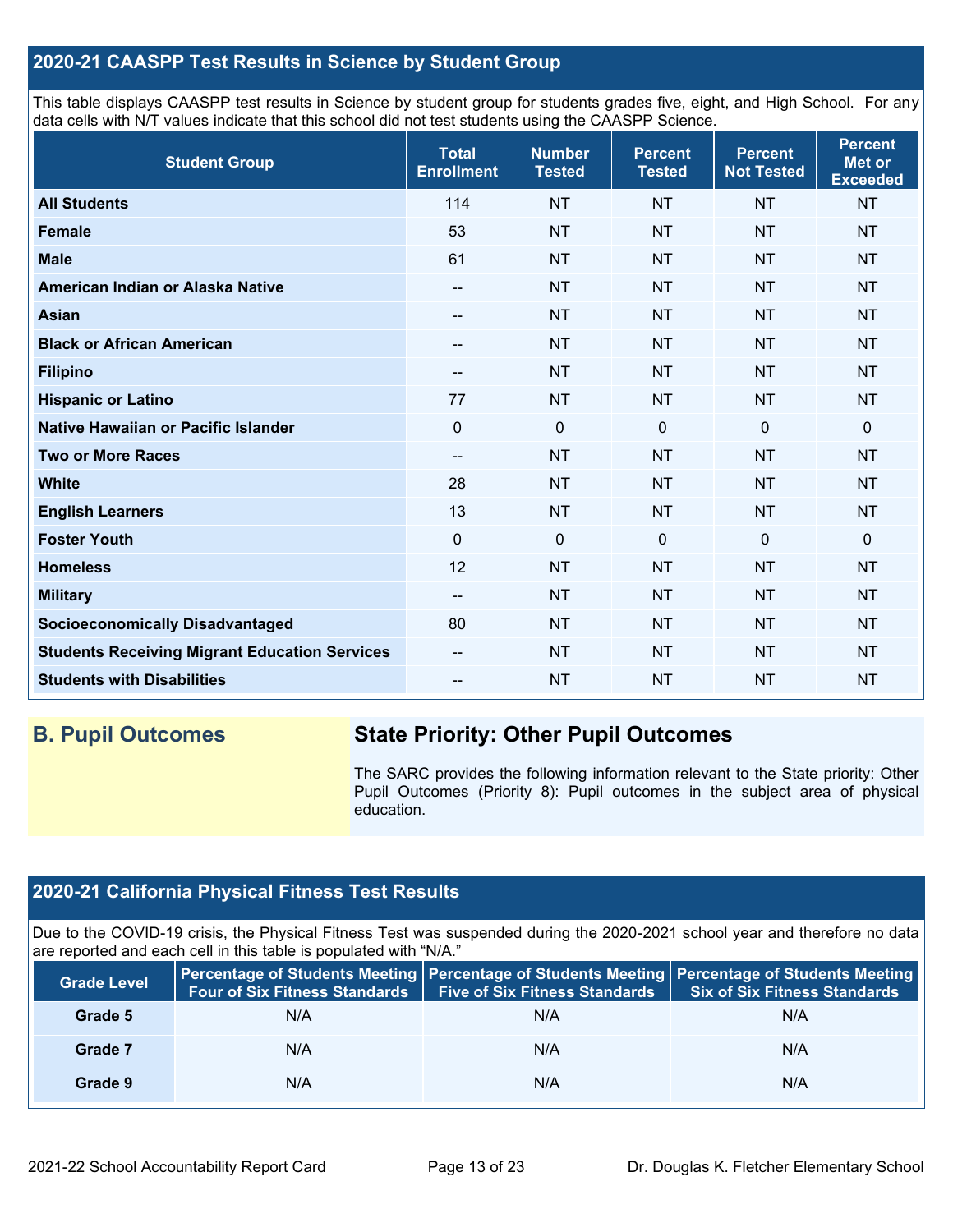## **C. Engagement State Priority: Parental Involvement**

The SARC provides the following information relevant to the State priority: Parental Involvement (Priority 3): Efforts the school district makes to seek parent input in making decisions regarding the school district and at each school site.

#### **2021-22 Opportunities for Parental Involvement**

Fletcher offers many opportunities for parents to become involved in their child's education.

Fletcher Elementary Booster Club School Newsletter from Principal Parent Volunteers in the classroom and the library Quarterly Parent Education with a family focus Family Picnic Days FACE Parent Cafe Loving Solutions PALS - Parents as Leaders Family Movie Night

For more information regarding specific parent activities, please contact Lori Roberts at 661-631-5960 Ext. 12150.

## **2020-21 Chronic Absenteeism by Student Group**

| <b>Student Group</b>                                 | <b>Cumulative</b><br><b>Enrollment</b> | <b>Chronic</b><br><b>Absenteeism</b><br><b>Eligible Enrollment</b> | <b>Chronic</b><br><b>Absenteeism</b><br><b>Count</b> | <b>Chronic</b><br><b>Absenteeism</b><br><b>Rate</b> |
|------------------------------------------------------|----------------------------------------|--------------------------------------------------------------------|------------------------------------------------------|-----------------------------------------------------|
| <b>All Students</b>                                  | 714                                    | 700                                                                | 13                                                   | 1.9                                                 |
| <b>Female</b>                                        | 340                                    | 333                                                                | 5                                                    | 1.5                                                 |
| <b>Male</b>                                          | 374                                    | 367                                                                | 8                                                    | 2.2                                                 |
| American Indian or Alaska Native                     | $\overline{4}$                         | 4                                                                  | $\Omega$                                             | 0.0                                                 |
| <b>Asian</b>                                         | 22                                     | 21                                                                 | 0                                                    | 0.0                                                 |
| <b>Black or African American</b>                     | 14                                     | 14                                                                 | 0                                                    | 0.0                                                 |
| <b>Filipino</b>                                      | 10                                     | 10                                                                 | 0                                                    | 0.0                                                 |
| <b>Hispanic or Latino</b>                            | 500                                    | 492                                                                | 10                                                   | 2.0                                                 |
| Native Hawaiian or Pacific Islander                  | 1                                      | $\mathbf 1$                                                        | $\Omega$                                             | 0.0                                                 |
| <b>Two or More Races</b>                             | 18                                     | 18                                                                 | $\Omega$                                             | 0.0                                                 |
| <b>White</b>                                         | 145                                    | 140                                                                | 3                                                    | 2.1                                                 |
| <b>English Learners</b>                              | 123                                    | 122                                                                | 3                                                    | 2.5                                                 |
| <b>Foster Youth</b>                                  | 10                                     | 9                                                                  | $\mathbf{1}$                                         | 11.1                                                |
| <b>Homeless</b>                                      | 25                                     | 23                                                                 | $\overline{2}$                                       | 8.7                                                 |
| <b>Socioeconomically Disadvantaged</b>               | 486                                    | 475                                                                | 12                                                   | 2.5                                                 |
| <b>Students Receiving Migrant Education Services</b> | $\overline{7}$                         | $\overline{7}$                                                     | $\Omega$                                             | 0.0                                                 |
| <b>Students with Disabilities</b>                    | 73                                     | 70                                                                 | 3                                                    | 4.3                                                 |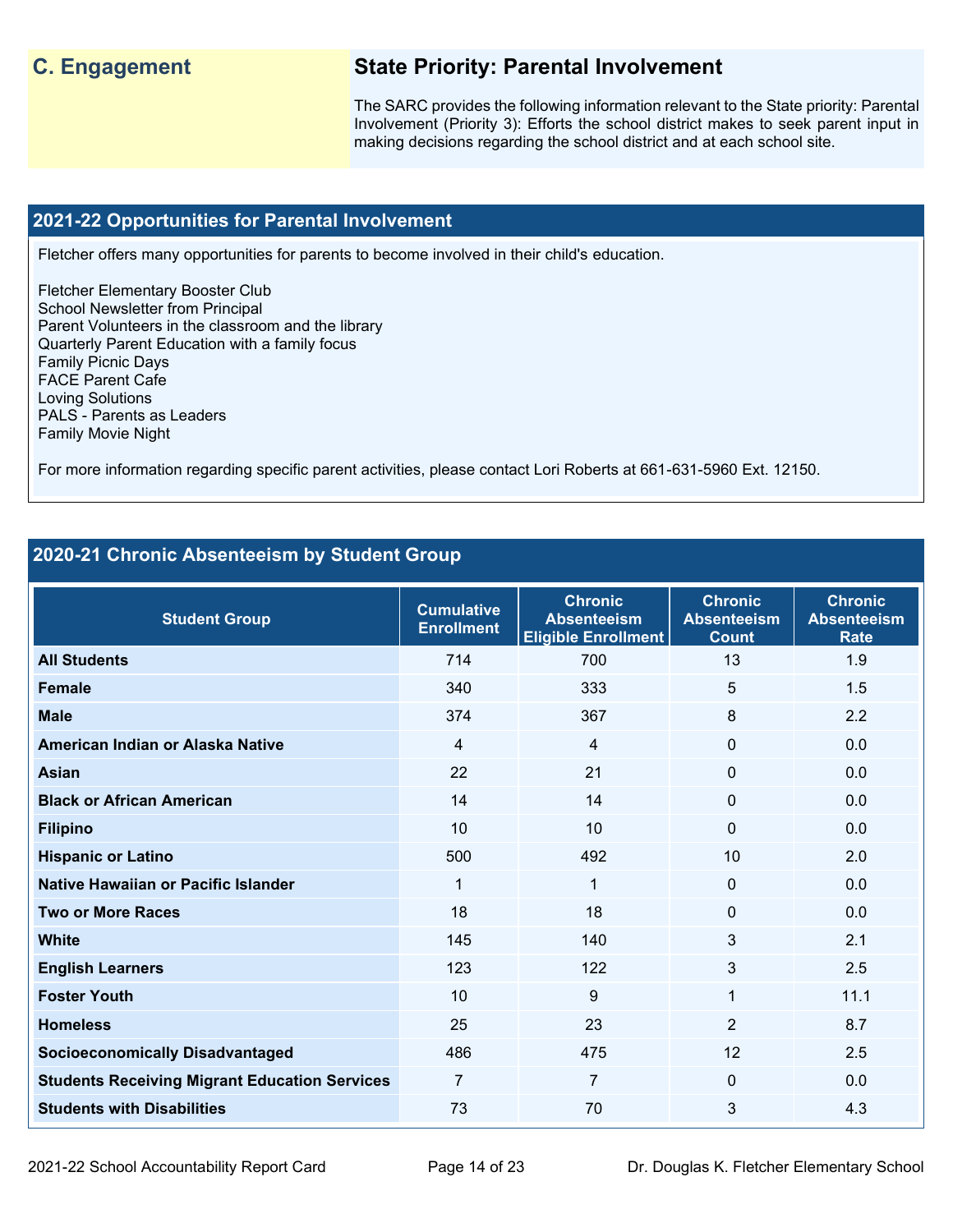## **C. Engagement State Priority: School Climate**

The SARC provides the following information relevant to the State priority: School Climate (Priority 6):

- Pupil suspension rates;
- Pupil expulsion rates; and
- Other local measures on the sense of safety

## **Suspensions and Expulsions**

This table displays suspensions and expulsions data collected between July through June, each full school year respectively. Data collected during the 2020-21 school year may not be comparable to earlier years of this collection due to differences in learning mode instruction in response to the COVID-19 pandemic.

| <b>Subject</b>     | <b>School</b><br>2018-19 | <b>School</b><br>2020-21 | <b>District</b><br>2018-19 | <b>District</b><br>2020-21 | <b>State</b><br>2018-19 | <b>State</b><br>2020-21 |
|--------------------|--------------------------|--------------------------|----------------------------|----------------------------|-------------------------|-------------------------|
| <b>Suspensions</b> | 0.81                     | 0.00                     | 2.08                       | 0.03                       | 3.47                    | $0.20^{\circ}$          |
| <b>Expulsions</b>  | 0.00                     | 0.00                     | 0.06                       | 0.00                       | 0.08                    | 0.00                    |

This table displays suspensions and expulsions data collected between July through February, partial school year due to the COVID-19 pandemic. The 2019-2020 suspensions and expulsions rate data are not comparable to other year data because the 2019-2020 school year is a partial school year due to the COVID-19 crisis. As such, it would be inappropriate to make any comparisons in rates of suspensions and expulsions in the 2019-2020 school year compared to other school years.

| <b>Subject</b>     | <b>School</b><br>2019-20 | <b>District</b><br>2019-20 | <b>State</b><br>2019-20 |
|--------------------|--------------------------|----------------------------|-------------------------|
| <b>Suspensions</b> | 0.77                     | 1.43                       | 2.45                    |
| <b>Expulsions</b>  | 0.00                     | 0.01                       | 0.05                    |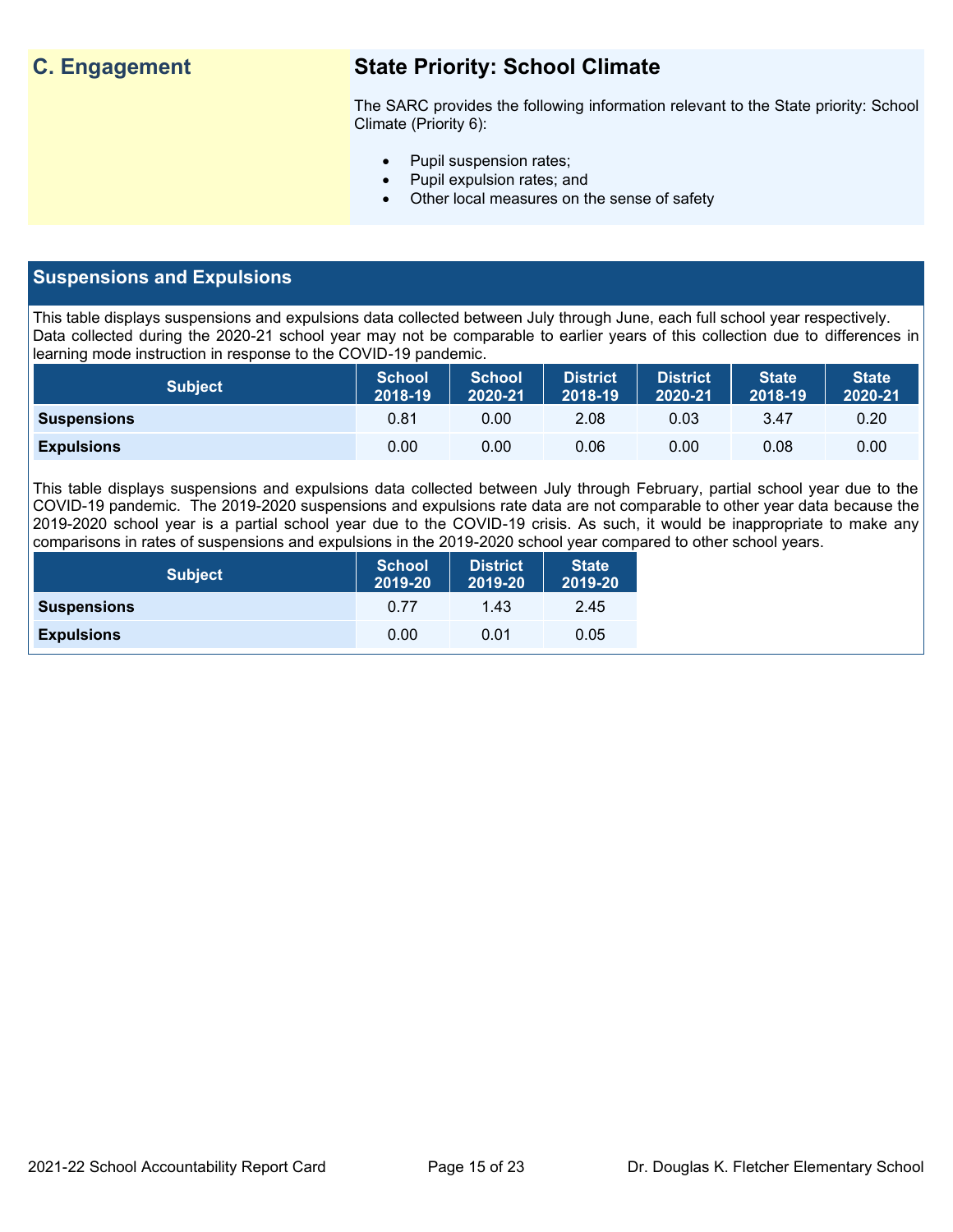#### **2020-21 Suspensions and Expulsions by Student Group**

| <b>Student Group</b>                                 | <b>Suspensions Rate</b> | <b>Expulsions Rate</b> |
|------------------------------------------------------|-------------------------|------------------------|
| <b>All Students</b>                                  | 0.00                    | 0.00                   |
| <b>Female</b>                                        | 0.00                    | 0.00                   |
| <b>Male</b>                                          | 0.00                    | 0.00                   |
| American Indian or Alaska Native                     | 0.00                    | 0.00                   |
| <b>Asian</b>                                         | 0.00                    | 0.00                   |
| <b>Black or African American</b>                     | 0.00                    | 0.00                   |
| <b>Filipino</b>                                      | 0.00                    | 0.00                   |
| <b>Hispanic or Latino</b>                            | 0.00                    | 0.00                   |
| Native Hawaiian or Pacific Islander                  | 0.00                    | 0.00                   |
| <b>Two or More Races</b>                             | 0.00                    | 0.00                   |
| <b>White</b>                                         | 0.00                    | 0.00                   |
| <b>English Learners</b>                              | 0.00                    | 0.00                   |
| <b>Foster Youth</b>                                  | 0.00                    | 0.00                   |
| <b>Homeless</b>                                      | 0.00                    | 0.00                   |
| <b>Socioeconomically Disadvantaged</b>               | 0.00                    | 0.00                   |
| <b>Students Receiving Migrant Education Services</b> | 0.00                    | 0.00                   |
| <b>Students with Disabilities</b>                    | 0.00                    | 0.00                   |

#### **2021-22 School Safety Plan**

Fletcher established its Comprehensive School Safety Plan in 2014. A law enforcement officer specializing in safety provided direction in the establishment of the School Safety Plan. Fletcher's School Safety Plan is current and is updated annually. Fletcher's new safety protocols and plan were shared with the staff on September 19, 2019. The School Safety Plan was updated and approved by the School Site Council on February 11, 2021.

Key elements of Fletcher's School Safety Plan include the following: (a) routine and emergency disaster procedures; (b) suspension, and expulsion procedures; (c) teacher notification of pupils with a specific discipline history; (d) child abuse reporting procedures, (e) the district's sexual harassment policy; (f) school crime data; (g) the student dress code; (h) safe entrance and exit procedures; (i) the civil defense and disaster plan; and (j) discipline rules and procedures. Our overall goal is to maintain a safe and orderly school environment conducive to learning.

## **D. Other SARC Information Information Required in the SARC**

The information in this section is required to be in the SARC but is not included in the state priorities for LCFF.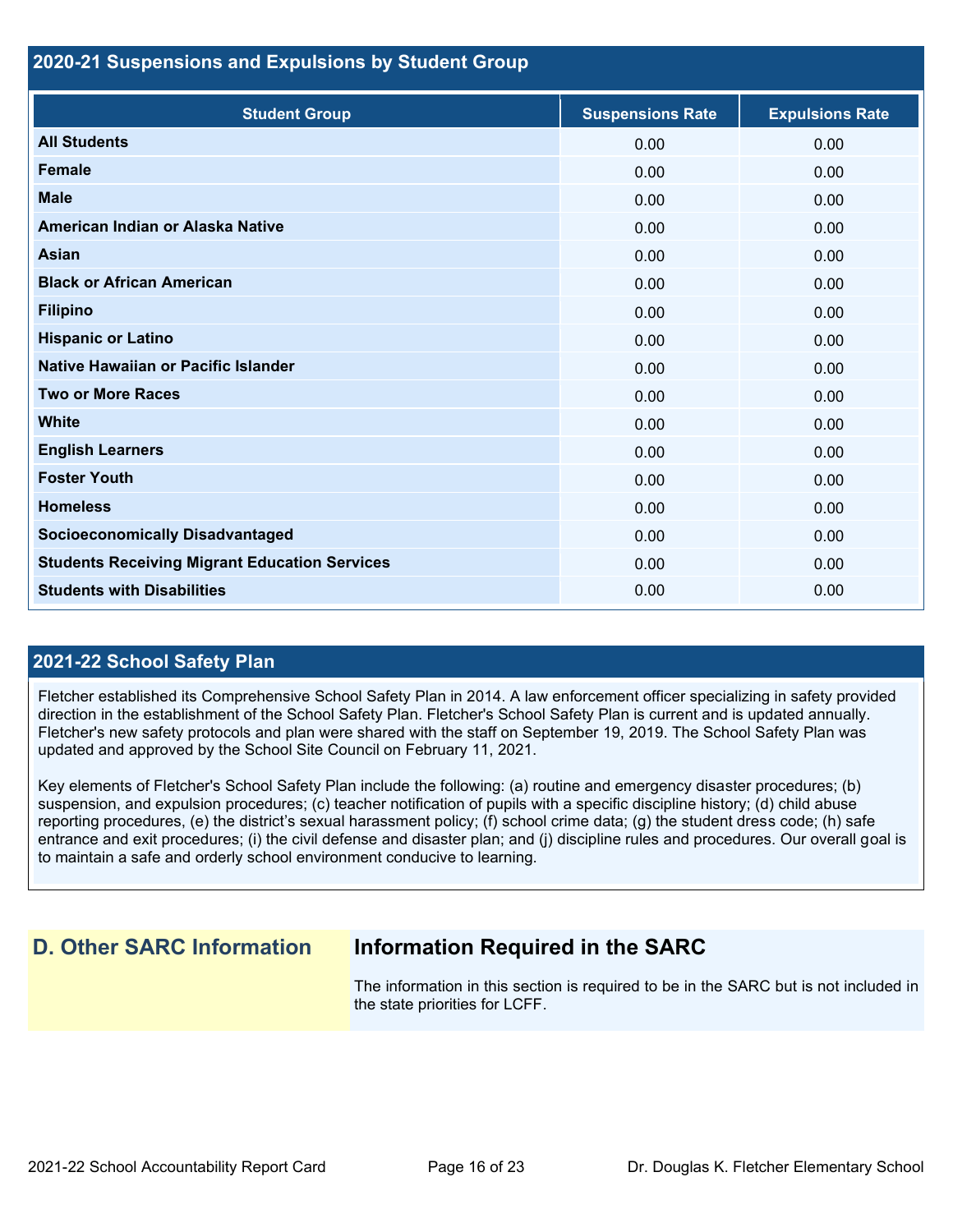## **2018-19 Elementary Average Class Size and Class Size Distribution**

This table displays the 2018-19 average class size and class size distribution. The columns titled "Number of Classes" indicates how many classes fall into each size category (a range of total students per class). The "Other" category is for multigrade level classes.

| <b>Grade Level</b> | Average<br><b>Class Size</b> | <b>1-20 Students</b> | Number of Classes with Number of Classes with Number of Classes with<br>21-32 Students | 33+ Students |
|--------------------|------------------------------|----------------------|----------------------------------------------------------------------------------------|--------------|
| Κ                  | 18                           |                      |                                                                                        |              |
|                    | 19                           |                      |                                                                                        |              |
|                    | 23                           |                      | 5                                                                                      |              |
|                    | 22                           |                      | 5                                                                                      |              |
|                    | 25                           |                      | 4                                                                                      |              |
|                    | 23                           |                      |                                                                                        |              |
|                    |                              |                      |                                                                                        |              |

#### **2019-20 Elementary Average Class Size and Class Size Distribution**

This table displays the 2019-20 average class size and class size distribution. The columns titled "Number of Classes" indicates how many classes fall into each size category (a range of total students per class). The "Other" category is for multi-grade level classes.

| <b>Grade Level</b> | Average<br><b>Class Size</b> | 1-20 Students | Number of Classes with   Number of Classes with   Number of Classes with<br>21-32 Students | 33+ Students |
|--------------------|------------------------------|---------------|--------------------------------------------------------------------------------------------|--------------|
| K                  | 17                           |               | 6                                                                                          |              |
|                    | 23                           |               | 5                                                                                          |              |
|                    | 21                           |               | 5                                                                                          |              |
|                    | 19                           |               | 5                                                                                          |              |
|                    | 19                           |               |                                                                                            |              |
| 5                  | 18                           | າ             |                                                                                            |              |
| ь                  |                              |               |                                                                                            |              |

## **2020-21 Elementary Average Class Size and Class Size Distribution**

This table displays the 2020-21 average class size and class size distribution. The columns titled "Number of Classes" indicates how many classes fall into each size category (a range of total students per class). The "Other" category is for multi-grade level classes.

| <b>Grade Level</b> | <b>Average</b><br><b>Class Size</b> | 1-20 Students | Number of Classes with   Number of Classes with   Number of Classes with<br>21-32 Students | 33+ Students |
|--------------------|-------------------------------------|---------------|--------------------------------------------------------------------------------------------|--------------|
| K                  | 14                                  |               |                                                                                            |              |
|                    | 21                                  |               | 4                                                                                          |              |
|                    | 23                                  |               | 5                                                                                          |              |
|                    | 20                                  |               |                                                                                            |              |
|                    | 18                                  |               | 5                                                                                          |              |
| 5                  | 15                                  |               |                                                                                            |              |
| 6                  |                                     |               |                                                                                            |              |
| <b>Other</b>       | 10 <sup>°</sup>                     |               |                                                                                            |              |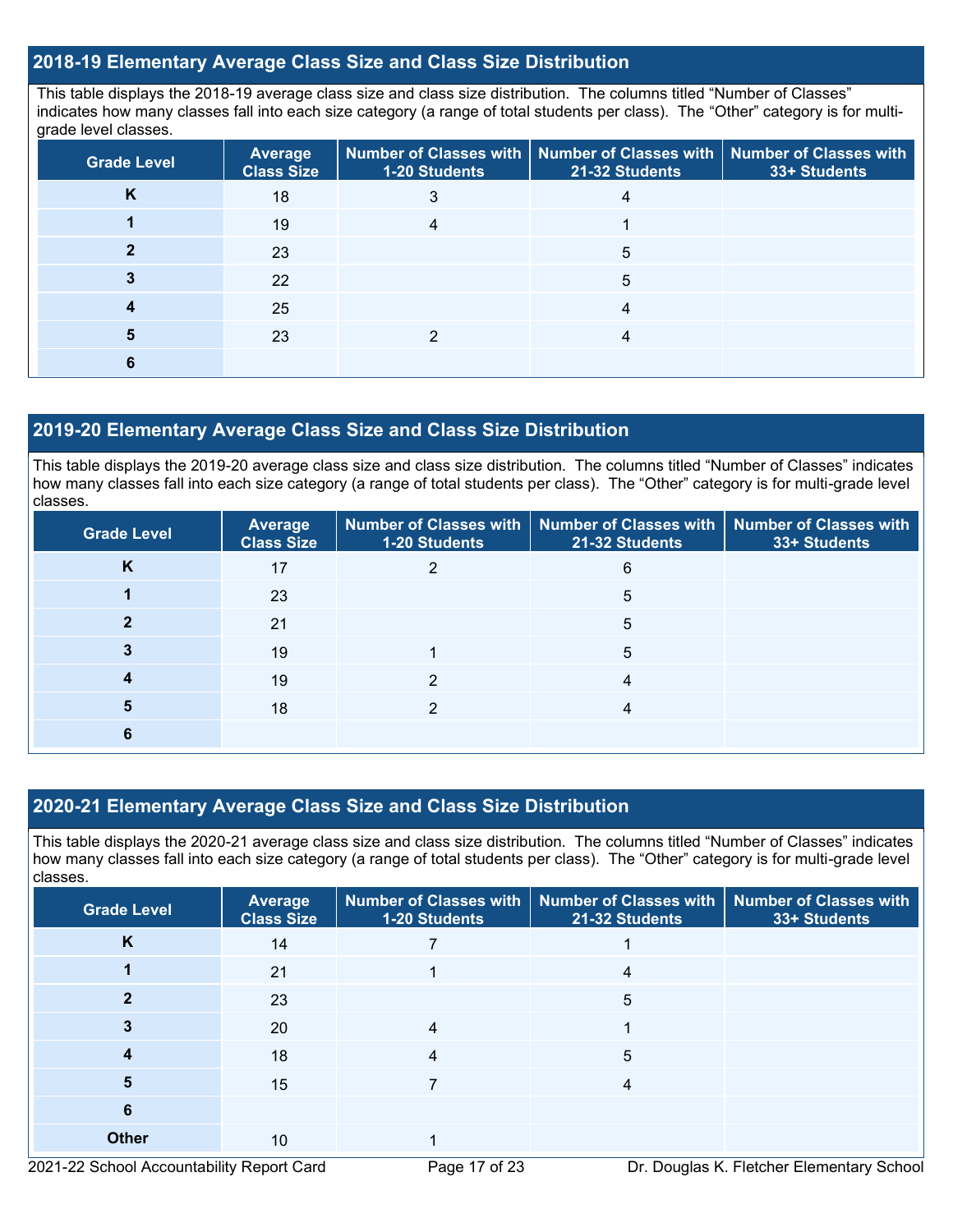## **2020-21 Ratio of Pupils to Academic Counselor**

This table displays the ratio of pupils to Academic Counselor. One full time equivalent (FTE) equals one staff member working full time; one FTE could also represent two staff members who each work 50 percent of full time.

| <b>Title</b>                        | <b>Ratio</b> |
|-------------------------------------|--------------|
| <b>Pupils to Academic Counselor</b> |              |

## **2020-21 Student Support Services Staff**

This table displays the number of FTE support staff assigned to this school. One full time equivalent (FTE) equals one staff member working full time; one FTE could also represent two staff members who each work 50 percent of full time.

| <b>Title</b>                                                         | <b>Number of FTE Assigned to School</b> |
|----------------------------------------------------------------------|-----------------------------------------|
| <b>Counselor (Academic, Social/Behavioral or Career Development)</b> | 0                                       |
| Library Media Teacher (Librarian)                                    | 0                                       |
| <b>Library Media Services Staff (Paraprofessional)</b>               | 0                                       |
| <b>Psychologist</b>                                                  | 0                                       |
| <b>Social Worker</b>                                                 | 0                                       |
| <b>Speech/Language/Hearing Specialist</b>                            |                                         |
| <b>Resource Specialist (non-teaching)</b>                            | 0                                       |

## **2019-20 Expenditures Per Pupil and School Site Teacher Salaries**

This table displays the 2019-20 expenditures per pupil and average teach salary for this school. Cells with N/A values do not require data.

| <b>Level</b>                                         | <b>Total</b><br><b>Expenditures</b><br><b>Per Pupil</b> | <b>Expenditures</b><br><b>Per Pupil</b><br>(Restricted) | <b>Expenditures</b><br><b>Per Pupil</b><br>(Unrestricted) | Average<br><b>Teacher</b><br><b>Salary</b> |
|------------------------------------------------------|---------------------------------------------------------|---------------------------------------------------------|-----------------------------------------------------------|--------------------------------------------|
| <b>School Site</b>                                   | \$8,696                                                 | \$1,965                                                 | \$6.731                                                   | \$81,175                                   |
| <b>District</b>                                      | N/A                                                     | N/A                                                     | \$3.176                                                   | \$75,963                                   |
| <b>Percent Difference - School Site and District</b> | N/A                                                     | N/A                                                     | 71.8                                                      | 6.6                                        |
| <b>State</b>                                         |                                                         |                                                         | \$8,444                                                   | \$85,863                                   |
| <b>Percent Difference - School Site and State</b>    | N/A                                                     | N/A                                                     | $-22.6$                                                   | $-5.6$                                     |

## **2020-21 Types of Services Funded**

TITLE I Migrant Ed. Special Ed. School Site Supplemental Funds NSLP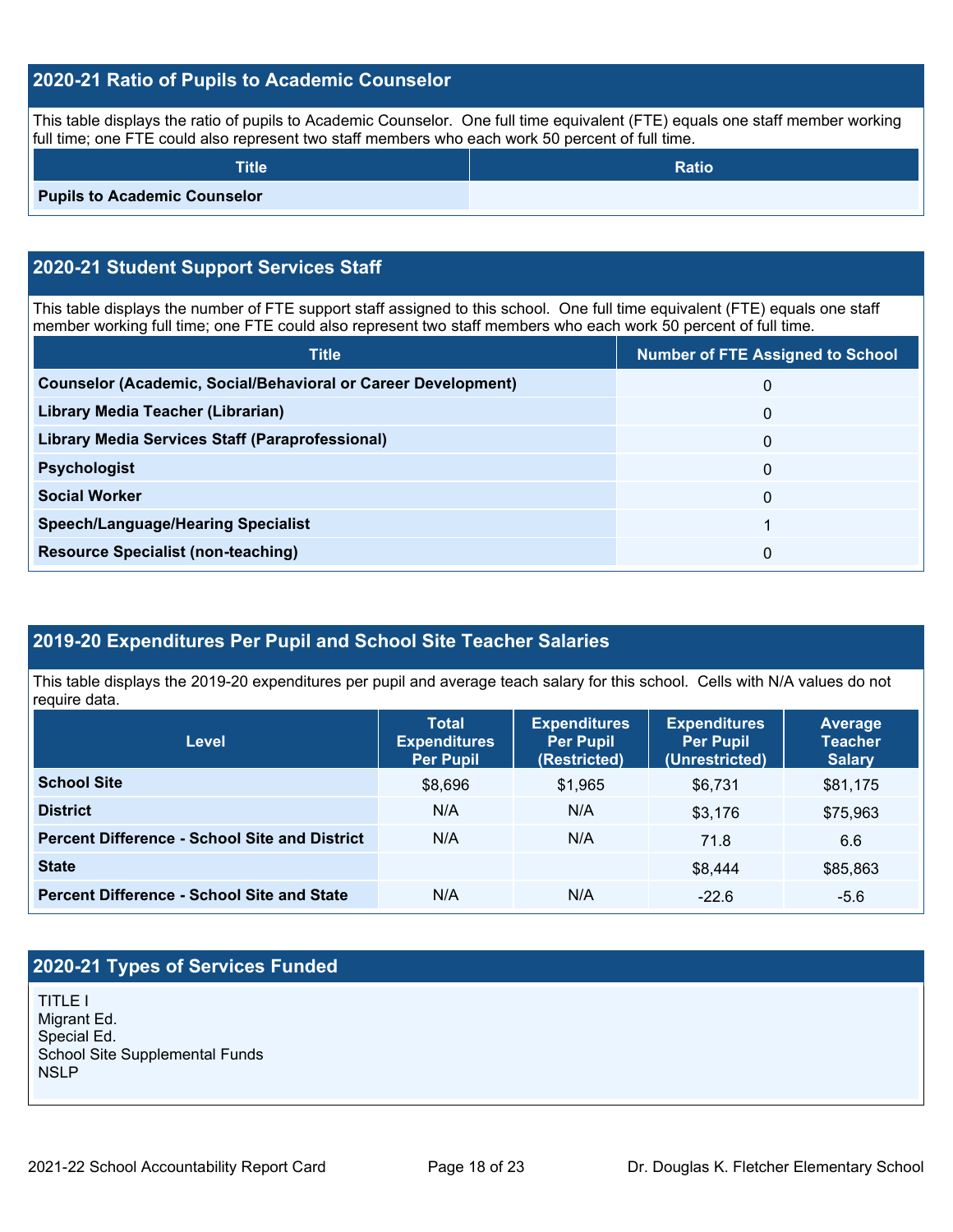## **2019-20 Teacher and Administrative Salaries**

This table displays the 2019-20 Teacher and Administrative salaries. For detailed information on salaries, see the CDE Certification Salaries & Benefits web page at [http://www.cde.ca.gov/ds/fd/cs/.](http://www.cde.ca.gov/ds/fd/cs/)

| Category                                             | <b>District</b><br><b>Amount</b> | <b>State Average</b><br>for Districts<br>in Same Category |
|------------------------------------------------------|----------------------------------|-----------------------------------------------------------|
| <b>Beginning Teacher Salary</b>                      | \$50,328                         | \$52,060                                                  |
| <b>Mid-Range Teacher Salary</b>                      | \$75,872                         | \$84,043                                                  |
| <b>Highest Teacher Salary</b>                        | \$100,272                        | \$107,043                                                 |
| <b>Average Principal Salary (Elementary)</b>         | \$144,130                        | \$133,582                                                 |
| <b>Average Principal Salary (Middle)</b>             | \$142,165                        | \$138,803                                                 |
| <b>Average Principal Salary (High)</b>               | \$0                              | \$133,845                                                 |
| <b>Superintendent Salary</b>                         | \$265,178                        | \$240,628                                                 |
| <b>Percent of Budget for Teacher Salaries</b>        | 30%                              | 35%                                                       |
| <b>Percent of Budget for Administrative Salaries</b> | 5%                               | 5%                                                        |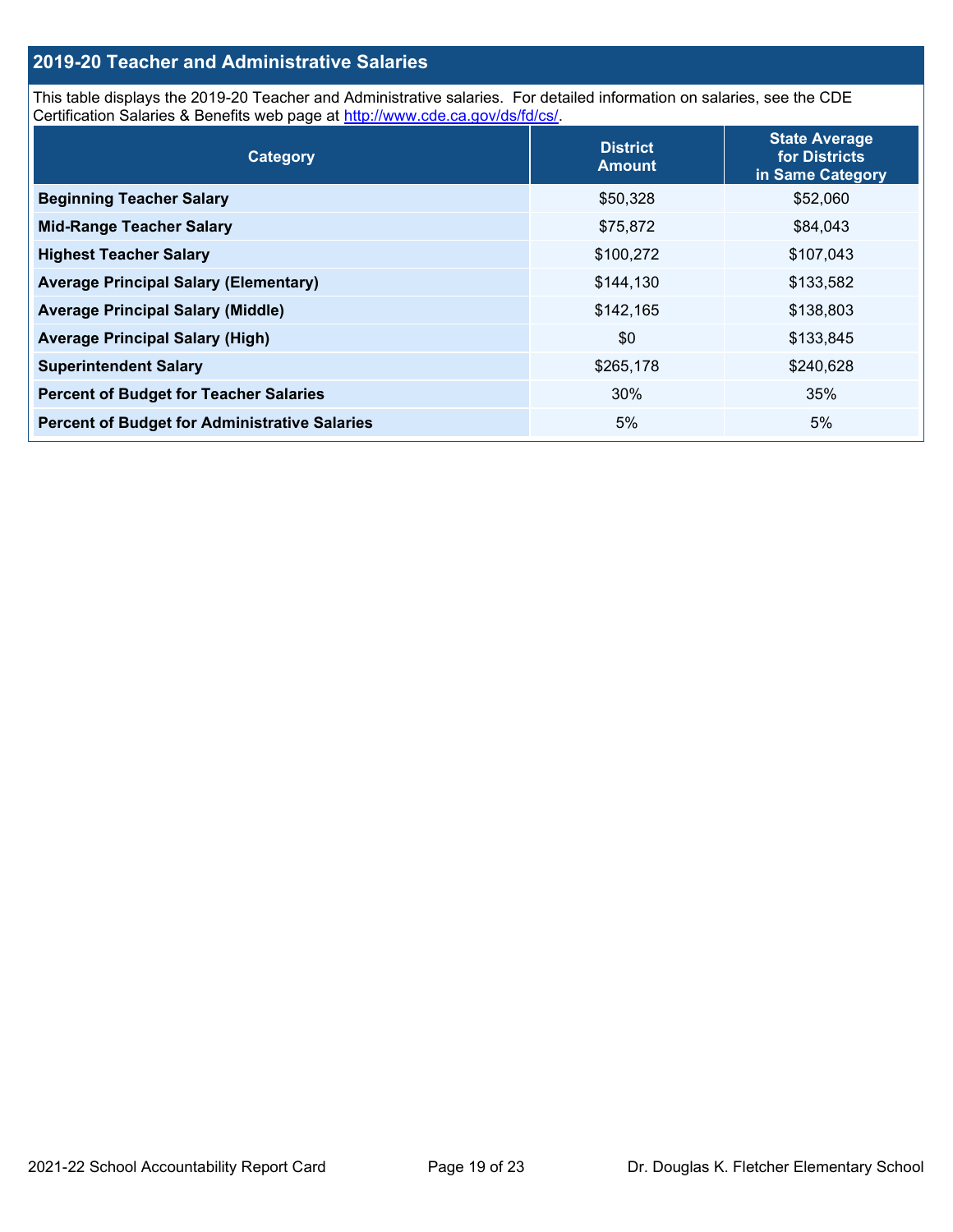#### **Professional Development**

Professional development is designed to provide continuous learning opportunities for administrators, teachers, and classified personnel. Training opportunities affirm the basic philosophy of education that learning is a lifelong process that contributes to the well-being of the students, teachers, administrators, and community. Professional Development is an essential component of effective instruction and student learning.

All training revolves around identified needs of students and adults for the purpose of the improvement of instruction and increasing content knowledge. Central to all training are student achievement data, district focus areas, the Common Core State Standards, the state adopted standards-based instructional materials, and strategies to effectively teach the academic content standards to all students.

During 2020-2021, school year district professional development focused on virtual instruction due to the pandemic. In preparation of the school year, teachers were offered three full days of professional development during the summer. Regularly scheduled office hours and focused professional development was provided on a monthly basis during the school year. Topics addressed navigating platforms being used during virtual learning, increasing student engagement and addressing the common core state standards through distance learning.

Additional support was provided by academic coaches and district specialists for reading/language arts, mathematics, science, writing and social emotional learning. The district provided time and resources for collaboration, planning, and professional development. Additionally, professional development on Multi-Tiered Systems of Support and Support to school and district teams.

Teachers new to the District received four days of professional development prior to the beginning of the school year focused on orientation to District and school site policies and services, Common Core State Standards, classroom management, curriculum and pacing, using technology and setting up the classroom. Teachers in their second year with the District received two days of professional development prior to the beginning of the school year provided by the school site and focused on improving best practices.

New teachers with California preliminary credentials received professional development through the Bakersfield City School District (BCSD) Teacher Induction Program (TIP). The focus of BCSD TIP is being mentored by an experienced teacher, growing in the California Standards for the Teaching Profession (CSTP) and meeting the California Induction standards. The culmination of TIP is the recommendation for the CA Clear Credential. Each TIP teacher was assigned a veteran teacher who served as a mentor. The mentors received on-going professional development in coaching/mentoring strategies, instructional strategies, and guiding cycles of inquiry. Professional development was provided through individual mentoring, monthly meetings, and after-school workshops.

Intern teachers received professional development at monthly meetings focusing on the initial teaching skills of the CSTP including classroom management, lesson planning, assessment, and establishing a climate that is conducive to student achievement. Each Intern was assigned a mentor that provided day-to-day support in these areas as well as advisement toward meeting credential requirements. Mentors received monthly professional development in meeting the needs of Intern teachers. Interns also received coursework and supervision from universities partnered with BCSD to provide the Intern Program.

Teachers on Short Term Staffing Permits (STSPs) were provided mentors and monthly trainings on beginning pedagogy and best teaching practices. Each teacher on a STSP designed a plan to meet requirements to move to a CA Intern or Preliminary Credential. Support was provided for required testing and BCSD staff worked closely with university partners to ensure teachers on permits were taking prerequisite requirements to move to credentials.

Teachers on Provisional Intern Permits (PIPs) were provided a weekly cohort meeting focused on beginning pedagogy. Two cohort meetings occurred weekly to allow teachers on a PIP to work around university course schedules. Support was provided for required testing and BCSD staff worked closely with university partners to ensure teachers on permits were taking prerequisite requirements to move to credentials.

This table displays the number of school days dedicated to staff development and continuous improvement.

| <b>Subiect</b>                                                                  |  | 2019-20   2020-21   2021-22 |
|---------------------------------------------------------------------------------|--|-----------------------------|
| Number of school days dedicated to Staff Development and Continuous Improvement |  |                             |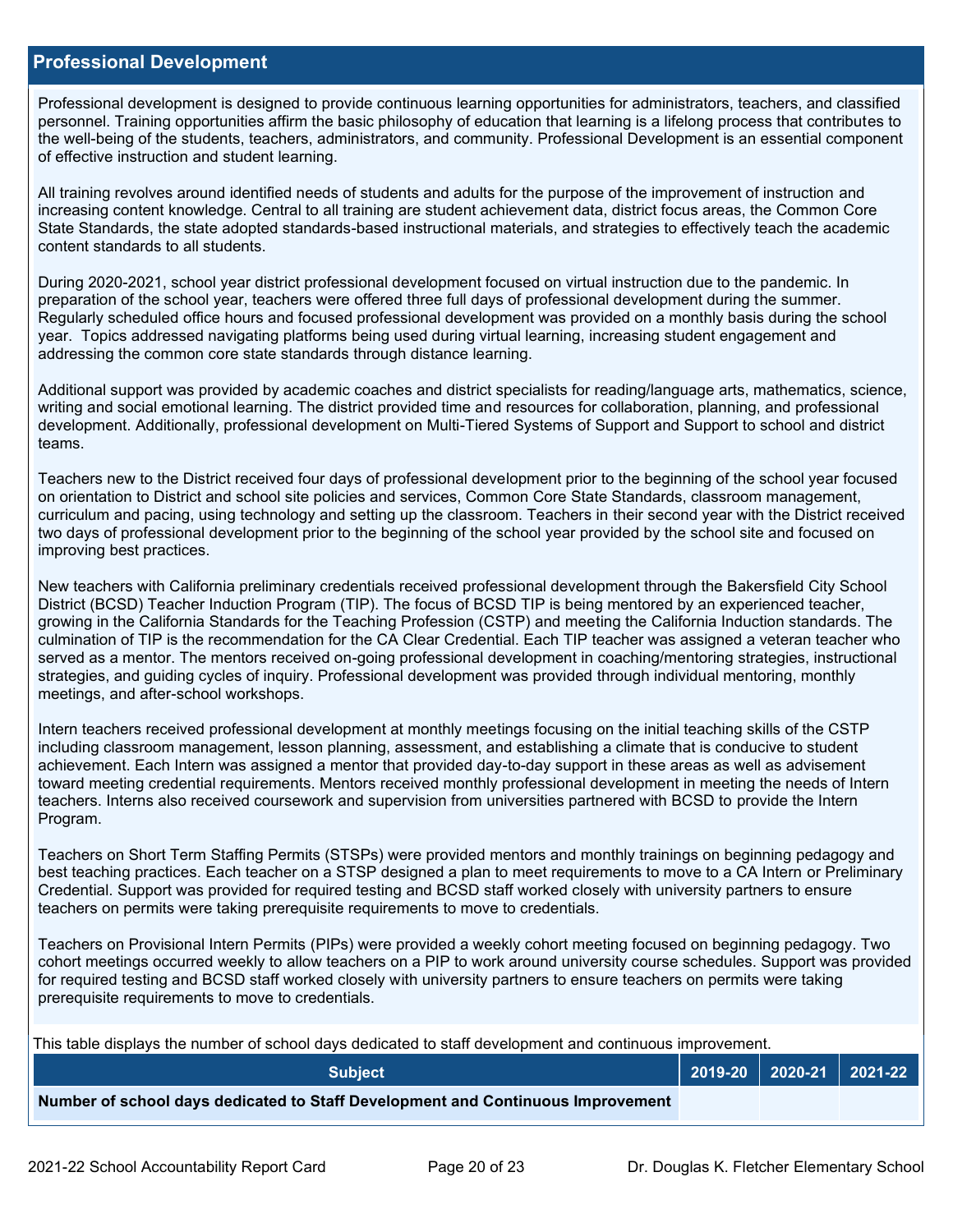# **Bakersfield City School District 2020-21 Local Accountability Report Card (LARC) Addendum**

## **Local Accountability Report Card (LARC) Addendum**

**2020-21 Local Accountability Report Card (LARC) Addendum Overview**



On July 14, 2021, the California State Board of Education (SBE) determined that the California Department of Education (CDE) will use the SARC as the mechanism to conduct a one-time data collection of the LEA-level aggregate test results of all school's local assessments administered during the 2020–2021 school year in order to meet the federal Every Students Succeeds Act (ESSA) reporting requirement for the Local Educational Agency Accountability Report Cards (LARCs).

Each local educational agency (LEA) is responsible for preparing and posting their annual LARC in accordance with the federal ESSA. As a courtesy, the CDE prepares and posts the LARCs on behalf of all LEAs.

Only for the 2020–2021 school year and the 2020–2021 LARCs, LEAs are required to report their aggregate local assessments test results at the LEA-level to the CDE by populating the tables below via the SARC. These data will be used to meet the LEAs' federal requirement for their LARCs. Note that it is the responsibility of the school and LEA to ensure that all student privacy and suppression rules are in place when reporting data in Tables 3 and 4 in the Addendum, as applicable.

The tables below are not part of the SBE approved 2020–2021 SARC template but rather are the mechanism by which these required data will be collected from LEAs.

For purposes of the LARC and the following tables, an LEA is defined as a school district, a county office of education, or a direct funded charter school.

| <b>2021-22 District Contact Information</b> |                                         |  |  |
|---------------------------------------------|-----------------------------------------|--|--|
| <b>District Name</b>                        | <b>Bakersfield City School District</b> |  |  |
| <b>Phone Number</b>                         | 661-631-4600                            |  |  |
| Superintendent                              | Mark Luque                              |  |  |
| <b>Email Address</b>                        | supt@bcsd.com                           |  |  |
| <b>District Website Address</b>             | www.bcsd.com                            |  |  |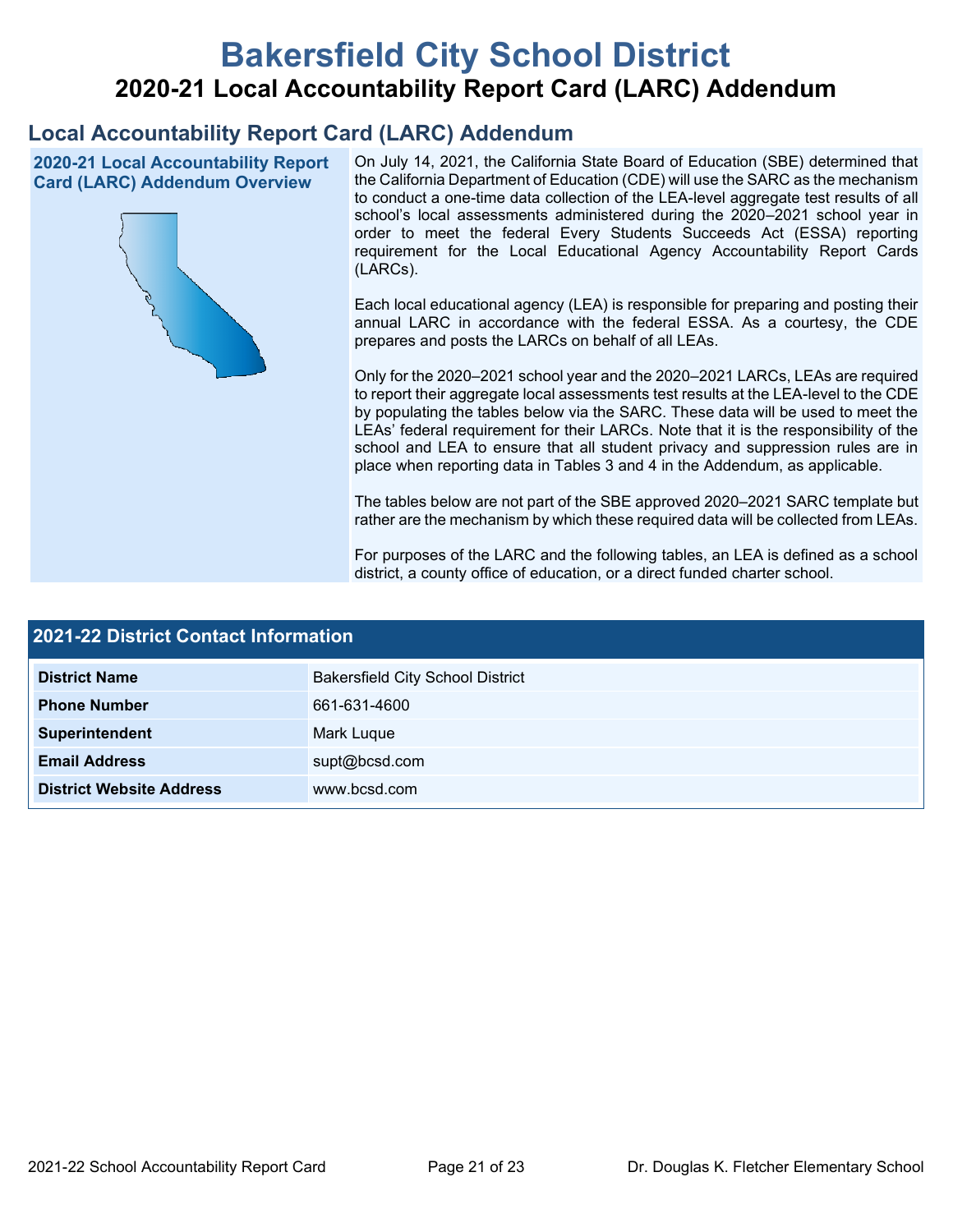## **2020-21 CAASPP Test Results in ELA by Student Group**

This table displays CAASPP test results in ELA by student group for students grades three through eight and grade eleven taking and completing a state-administered assessment. The CDE will populate this table for schools in cases where the school administered the CAASPP assessment. In cases where the school administered a local assessment instead of CAASPP, the CDE will populate this table with "NT" values, meaning this school did not test students using the CAASPP. See the local assessment(s) table for more information.

| <b>CAASPP</b><br><b>Student Groups</b>               | <b>CAASPP</b><br><b>Total</b><br><b>Enrollment</b> | <b>CAASPP</b><br><b>Number</b><br><b>Tested</b> | <b>CAASPP</b><br><b>Percent</b><br><b>Tested</b> | <b>CAASPP</b><br><b>Percent</b><br><b>Not Tested</b> | <b>CAASPP</b><br><b>Percent</b><br>Met or<br><b>Exceeded</b> |
|------------------------------------------------------|----------------------------------------------------|-------------------------------------------------|--------------------------------------------------|------------------------------------------------------|--------------------------------------------------------------|
| <b>All Students</b>                                  | 19655                                              | <b>NT</b>                                       | <b>NT</b>                                        | <b>NT</b>                                            | <b>NT</b>                                                    |
| <b>Female</b>                                        | 9598                                               | <b>NT</b>                                       | <b>NT</b>                                        | <b>NT</b>                                            | <b>NT</b>                                                    |
| <b>Male</b>                                          | 10055                                              | <b>NT</b>                                       | <b>NT</b>                                        | <b>NT</b>                                            | <b>NT</b>                                                    |
| American Indian or Alaska Native                     | 102                                                | <b>NT</b>                                       | <b>NT</b>                                        | <b>NT</b>                                            | <b>NT</b>                                                    |
| <b>Asian</b>                                         | 153                                                | <b>NT</b>                                       | <b>NT</b>                                        | <b>NT</b>                                            | <b>NT</b>                                                    |
| <b>Black or African American</b>                     | 1554                                               | <b>NT</b>                                       | <b>NT</b>                                        | <b>NT</b>                                            | <b>NT</b>                                                    |
| <b>Filipino</b>                                      | 67                                                 | <b>NT</b>                                       | <b>NT</b>                                        | <b>NT</b>                                            | <b>NT</b>                                                    |
| <b>Hispanic or Latino</b>                            | 15770                                              | <b>NT</b>                                       | <b>NT</b>                                        | <b>NT</b>                                            | <b>NT</b>                                                    |
| Native Hawaiian or Pacific Islander                  | 20                                                 | <b>NT</b>                                       | <b>NT</b>                                        | <b>NT</b>                                            | <b>NT</b>                                                    |
| <b>Two or More Races</b>                             | 324                                                | <b>NT</b>                                       | <b>NT</b>                                        | <b>NT</b>                                            | <b>NT</b>                                                    |
| <b>White</b>                                         | 1665                                               | <b>NT</b>                                       | <b>NT</b>                                        | <b>NT</b>                                            | <b>NT</b>                                                    |
| <b>English Learners</b>                              | 4700                                               | <b>NT</b>                                       | <b>NT</b>                                        | <b>NT</b>                                            | <b>NT</b>                                                    |
| <b>Foster Youth</b>                                  | 173                                                | <b>NT</b>                                       | <b>NT</b>                                        | <b>NT</b>                                            | <b>NT</b>                                                    |
| <b>Homeless</b>                                      | 1436                                               | <b>NT</b>                                       | <b>NT</b>                                        | <b>NT</b>                                            | <b>NT</b>                                                    |
| <b>Military</b>                                      | 14                                                 | <b>NT</b>                                       | <b>NT</b>                                        | <b>NT</b>                                            | <b>NT</b>                                                    |
| <b>Socioeconomically Disadvantaged</b>               | 18281                                              | <b>NT</b>                                       | <b>NT</b>                                        | <b>NT</b>                                            | <b>NT</b>                                                    |
| <b>Students Receiving Migrant Education Services</b> | 630                                                | <b>NT</b>                                       | <b>NT</b>                                        | <b>NT</b>                                            | NT                                                           |
| <b>Students with Disabilities</b>                    | 2350                                               | <b>NT</b>                                       | <b>NT</b>                                        | <b>NT</b>                                            | <b>NT</b>                                                    |